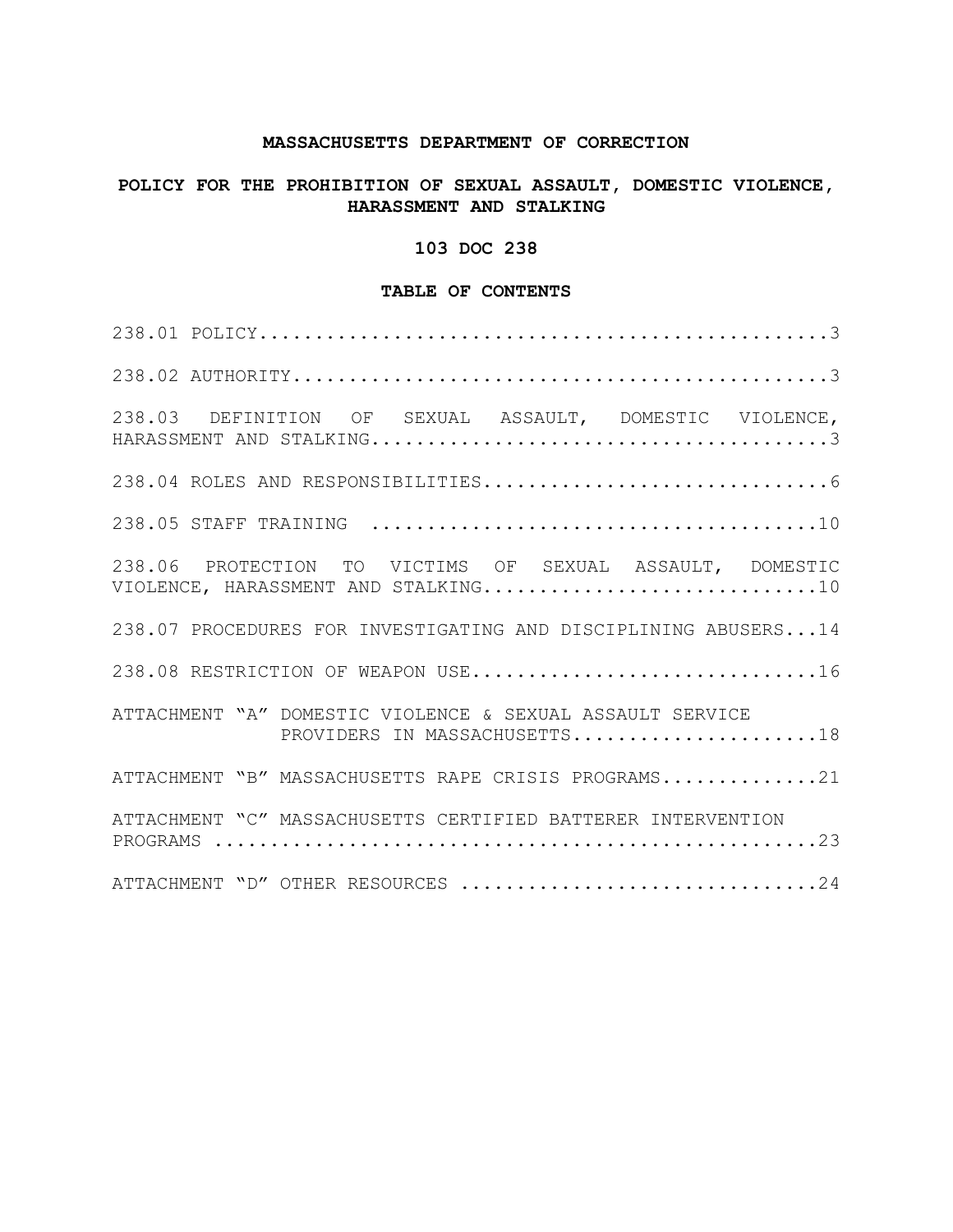| <b>MASSACHUSETTS</b><br>DEPARTMENT OF CORRECTION                                                         | DIVISION: ADMINISTRATION |
|----------------------------------------------------------------------------------------------------------|--------------------------|
| TITLE: POLICY FOR THE<br>PROHIBITION OF SEXUAL ASSAULT,<br>DOMESTIC VIOLENCE, HARASSMENT<br>AND STALKING | NUMBER: 103 DOC 238      |

PURPOSE: To establish Department of Correction ("Department") policy concerning the prohibition of sexual assault, domestic violence, harassment and stalking.

REFERENCES: M.G.L. Chapter 124, SS 1, (c) and (q). M.G.L. Chapter 209A, Executive Order 491. M.G.L. Chapter 209 § 32 M.G.L. Chapter 209C § 15 M.G.L. Chapter 208 § 34B M.G.L. Chapter 208 § 18 M.G.L. Chapter 258E M.G.L. Chapter 265 M.G.L. Chapter 149 § 52E

APPLICABILITY: Staff **PUBLIC ACCESS:** Yes

LOCATION: Department's Central Policy File Deputy Commissioners Policy File Department's Personnel Policy Manual Domestic Violence Office Each Institution's Policy File

RESPONSIBLE STAFF FOR IMPLEMENTATION AND MONITORING OF POLICY:

- Assistant Deputy Commissioner, Administration
- Deputy Commissioner of Administrative Services Division
- Superintendents and Division Heads
- Domestic Violence Coordinator

EFFECTIVE DATE: 06/28/2016

CANCELLATION: 103 DOC 238 cancels all previous Department policy statements, bulletins, directives, orders, notices, rules or regulations regarding the prohibition of sexual assault, domestic violence, harassment and stalking, which are inconsistent with this policy.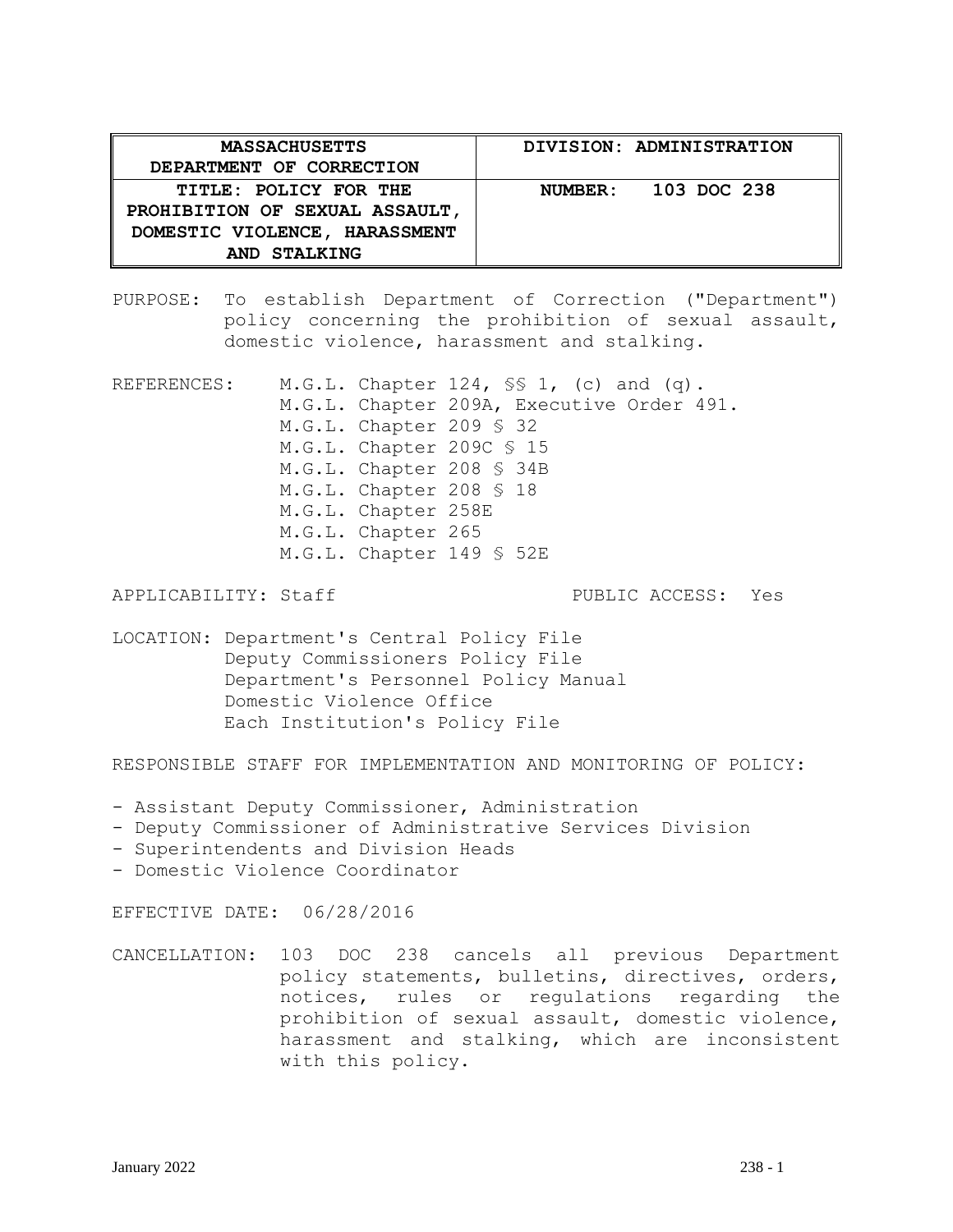SEVERABILITY CLAUSE: If any part of 103 DOC 238 is, for any reason, held to be in excess of the authority of the Commissioner, such decision shall not affect any other part of this policy.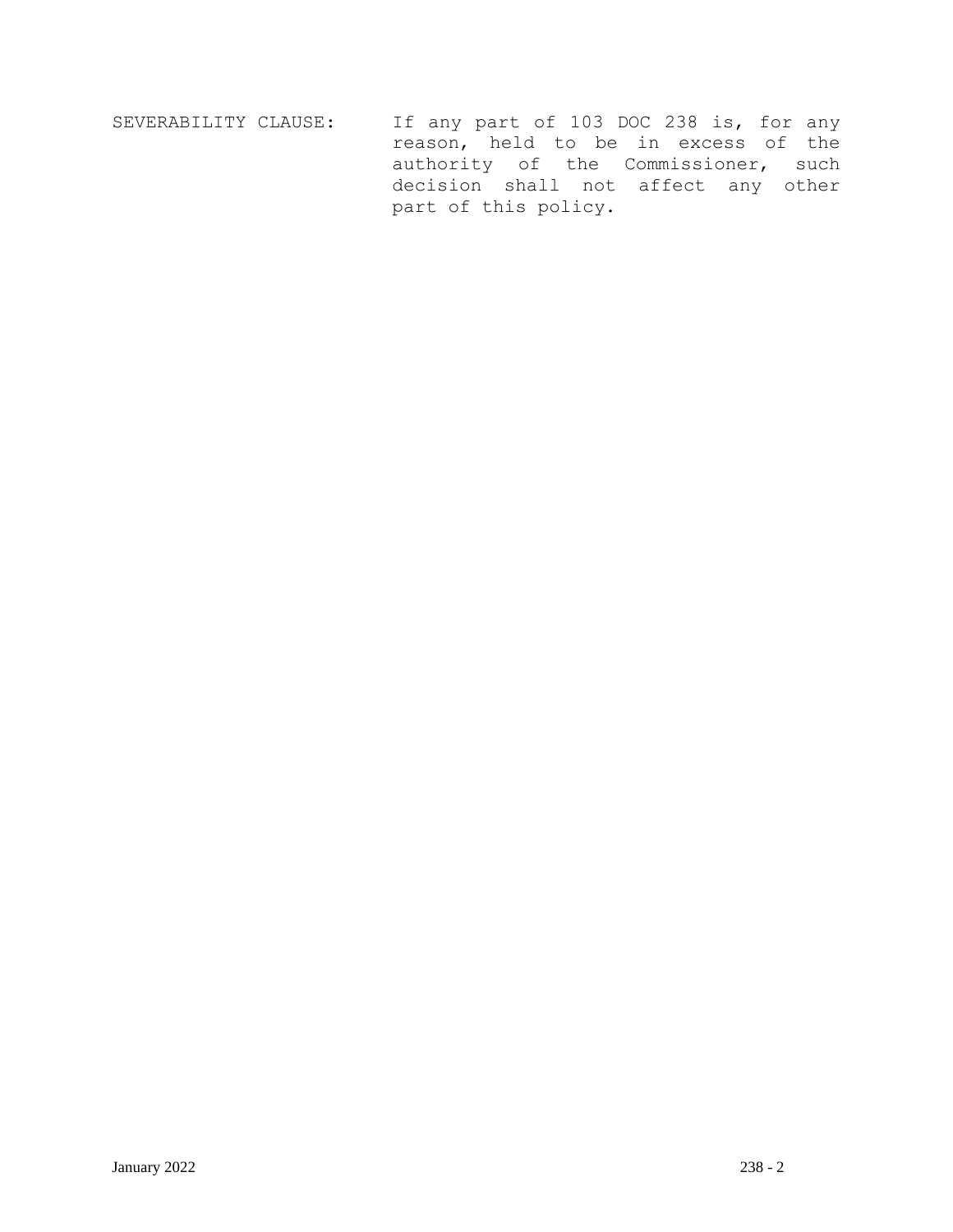### **238.01 POLICY**

The Commonwealth has a zero-tolerance policy for sexual assault, domestic violence, harassment and stalking occurring within or outside the workplace. It is the Department's policy that all employees work in an environment free from all forms of sexual assault, domestic violence, harassment and stalking. These acts undermine the integrity of the work place and the personal safety of the individual.

### **238.02 AUTHORITY**

Executive Order 491 establishes a zero tolerance policy for sexual assault, domestic violence, harassment and stalking and requires state agencies to issue written policies against these acts/behaviors and to provide copies of the policy to all employees. The Executive Order applies to all individuals employed on a full-time or part-time basis by the Office of the Governor or any state agency under the Executive Department.

## **238.03 DEFINITION OF SEXUAL ASSAULT, DOMESTIC VIOLENCE, HARASSMENT AND STALKING**

- 1. M.G.L. Chapter 209A § 1 of the Massachusetts General Laws defines domestic violence as a form of abuse among family or household members, which includes those individuals who are or have been involved in a substantive dating relationship. Abuse is defined as "the occurrence of one or more of the following acts between family or household members":
	- a. Attempting to cause or causing physical harm; or
	- b. Placing another in fear of imminent serious physical harm; or
	- c. Causing another to engage involuntarily in sexual relations by force, threat of force, or duress.
- 2. Family or household members are persons who: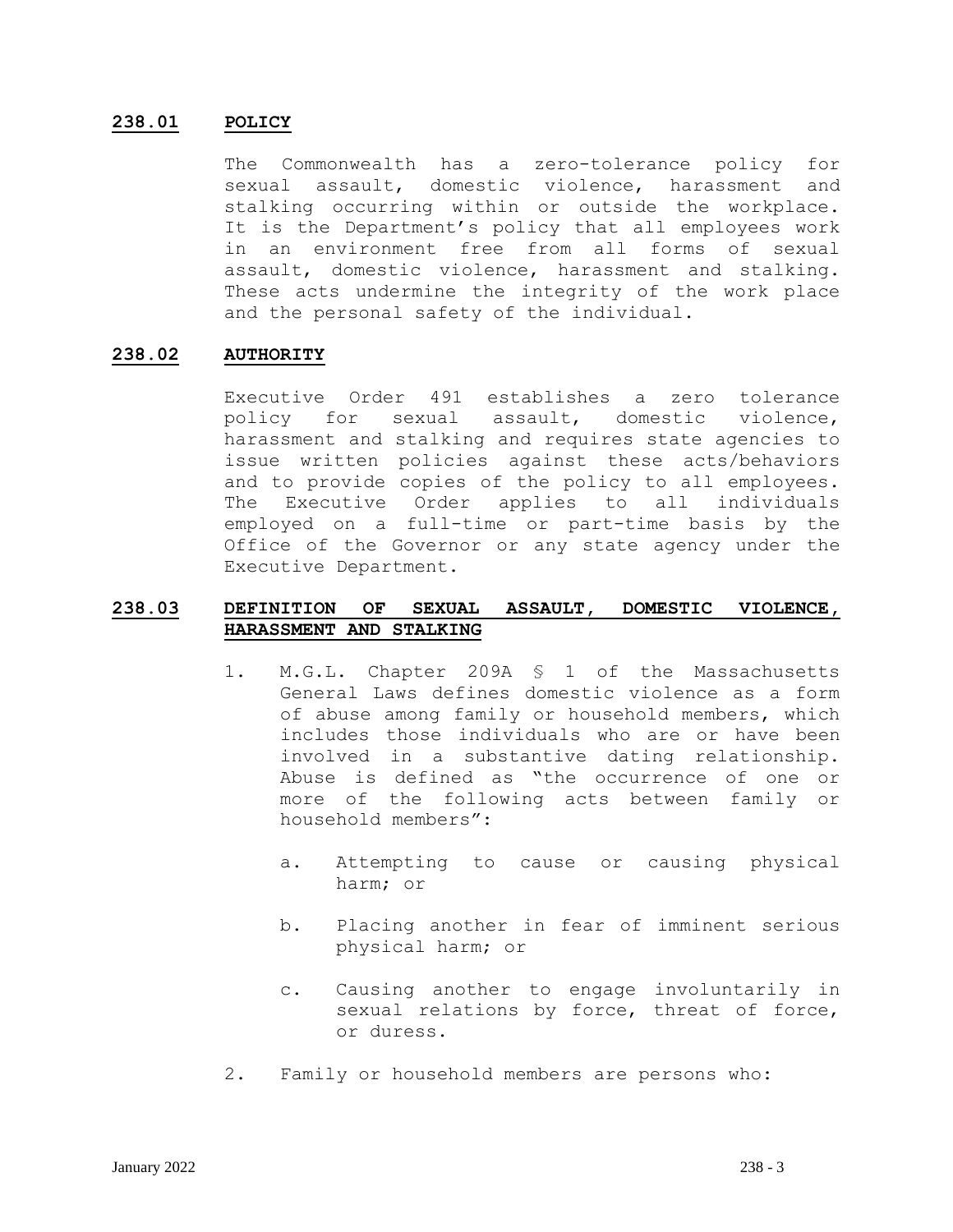- a. Are or were married to one another,
- b. Are or were residing together in the same household;
- c. Are or were related by blood or marriage;
- d. Have a child in common regardless of whether they have ever married or lived together; or
- e. Are or have been in a substantive dating or engagement relationship.

M.G.L. Chapter 209A provides a victim protection from an abuser through the issuance of a restraining order. Such an order may order the abuser to refrain from abuse, to vacate the home, to comply with temporary custody and support orders, and/or to have no contact with the victim at all times. Although M.G.L. Chapter 209A orders are civil actions, violations of certain provisions constitute criminal offenses for which arrest is mandatory.

- 3. M.G.L. Chapter 209, §32 authorizes the appropriate Courts of the Commonwealth, upon complaint of a married person, who has been abandoned or is living apart for justifiable cause, to prohibit a spouse from imposing any restraint of personal liberty during such time that the Court, by its order, directs or until further order of the Court. Violations of such orders are criminal in nature.
- 4. M.G.L. Chapter 209C, §15 authorizes the appropriate Court in actions where a child is born out of wedlock, either on its own or by request of any party, to issue a temporary order or final judgment which includes a restraining or no contact order to protect a party or child. Violations of such orders are criminal in nature.
- 5. M.G.L. Chapter 208, §18 authorizes the appropriate Court, in actions for divorce, to issue an order to prohibit either party from imposing any restraint on the other party's personal liberty during the pendency of the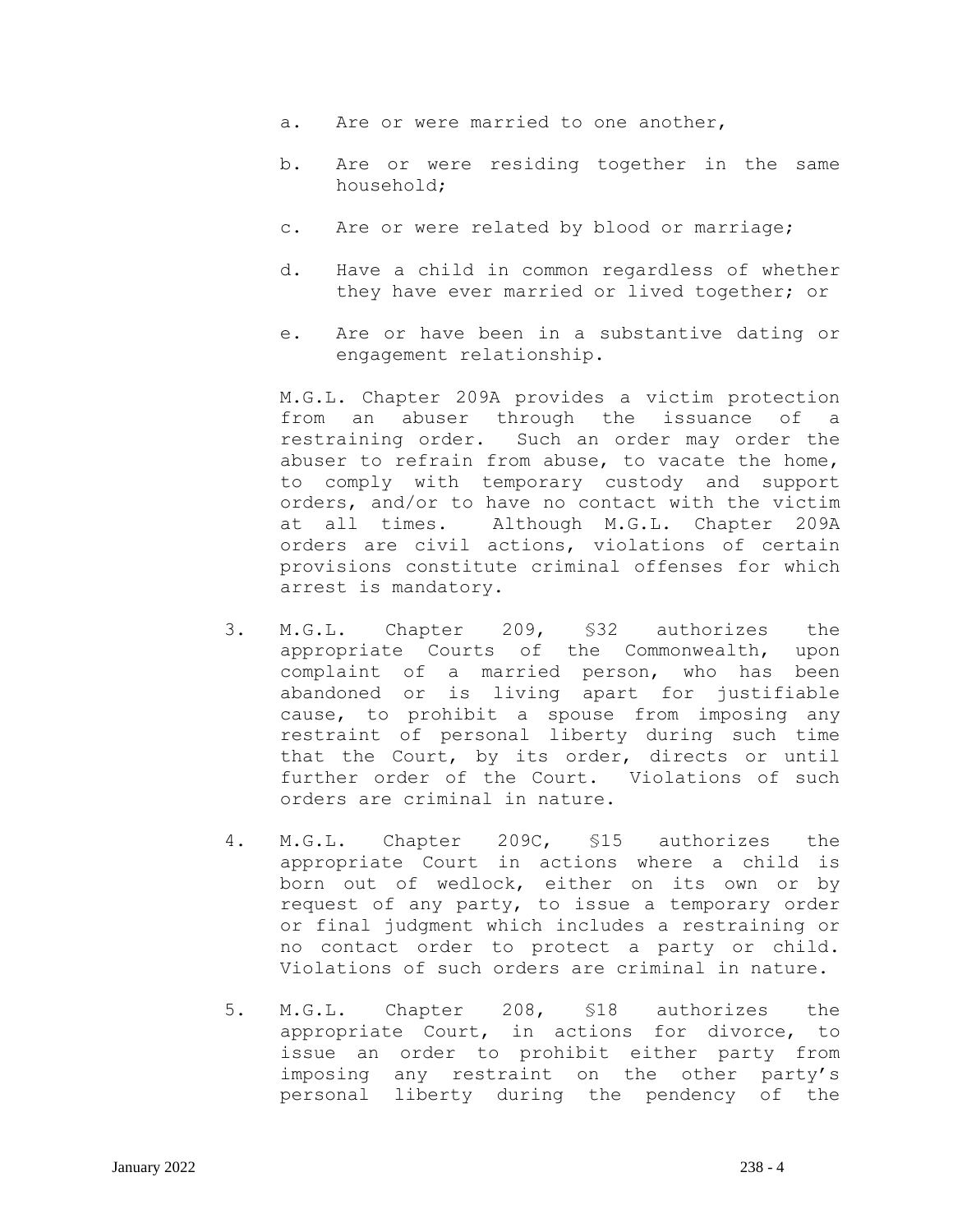divorce. Upon request of either party, the Court may make such further order, as it deems necessary to protect either party or their children, to preserve the peace.

- 6. M.G.L. Chapter 258E authorizes any person suffering from harassment to file a petition in an appropriate court requesting that the court issue orders prohibiting defendants (adults or minors) from abusing or harassing plaintiff, contacting the plaintiff unless authorized by the court, remaining away from the plaintiff's household or workplace, and requiring defendants in certain circumstances to pay the plaintiff monetary compensation for the losses suffered as a direct result of the harassment.
- 7. M.G.L. Chapter 208, §34B in cases of divorce, nullity of marriage, and separate support authorizes the Court to order the husband or the wife to vacate the marital home should it believe that the health, safety or welfare of the complainant or any minor child(ren) living with the parties would be endangered or substantially impaired were the opposing party to continue to reside in the marital home. Violations of such orders are criminal in nature.
- 8. Whenever the Department is made aware that an action for abuse against a family or household member or a harassment prevention order is initiated against an employee, a disciplinary proceeding against the employee accused of abuse may be initiated at the discretion of the Commissioner or designee, provided that a Court with appropriate jurisdiction has issued an order as described in 103 DOC 238.03  $(1)-(6)$ , or any other order of protection issued by another jurisdiction (i.e., states other than the Commonwealth of Massachusetts, District of Columbia, territory or possession of the United States, and tribal courts.)
- 9. Sexual Assault is defined as any action causing another to engage in sexual relations by force, threat or duress in violation of Chapter 209A or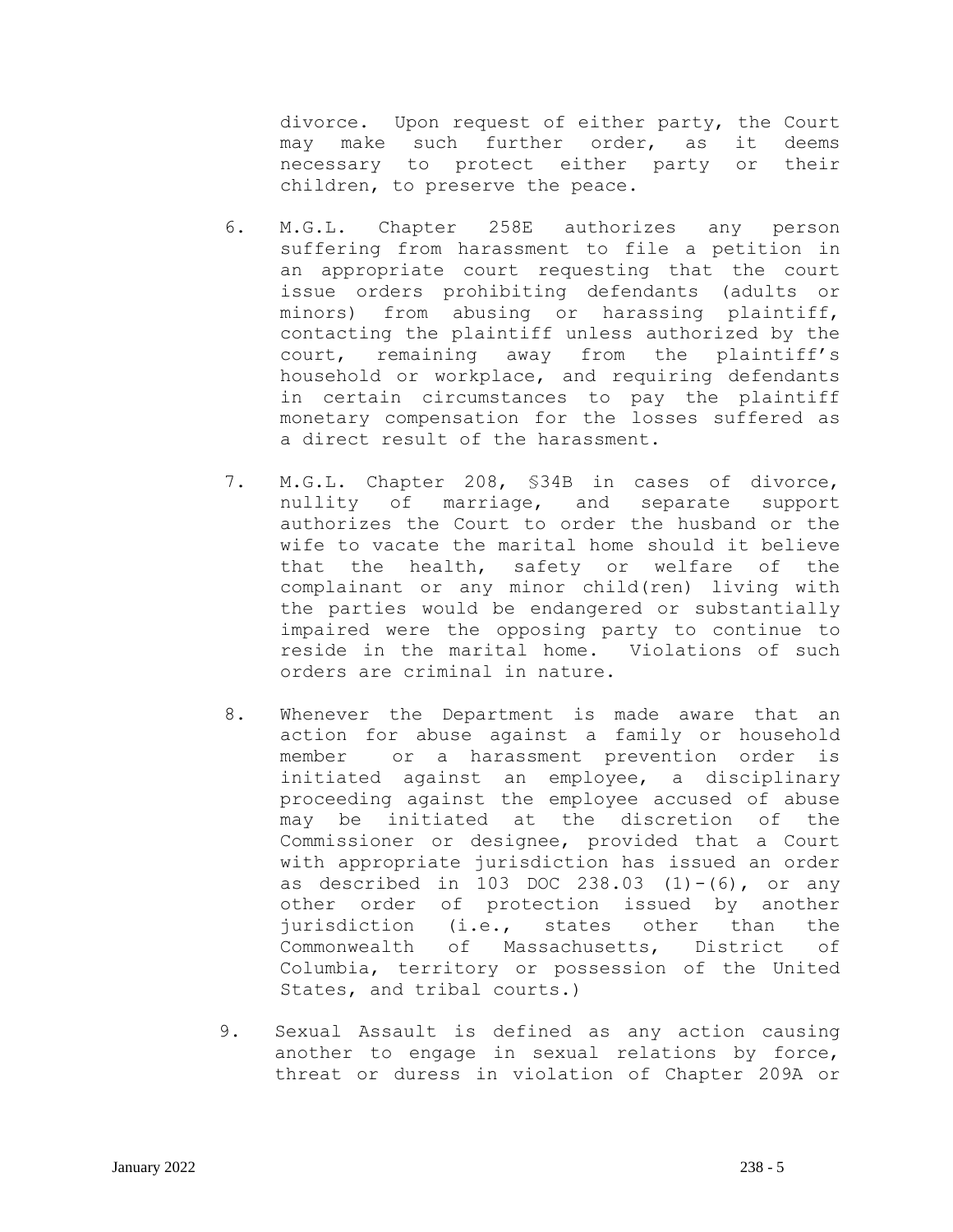Chapter 265 of the General Laws, or any other applicable law of the Commonwealth.

- 10. Harassment is defined as "(i) three (3) or more acts of willful and malicious conduct aimed at a specific person committed with the intent to cause fear, intimidation, abuse or damage to property and that does in fact cause fear, intimidation, abuse or damage to property; or (ii) an act that:(A) by force, threat or duress causes another to involuntarily engage in sexual relations; or (B) constitutes a violation for section 13B, 13F, 13H, 22, 22A, 23, 24, 24B, 26C, 43 or 43A of chapter 265 or section 3 of chapter 272.
- 11. The Department's view of sexual assault, domestic violence or harassment reflects, but is not limited to, the following considerations:
	- a. A man as well as a woman may be the victim of sexual assault, domestic violence or harassment, and a woman as well as a man may be the abuser.
	- b. The victim does not have to be the opposite sex from the abuser.

#### **238.04 ROLES AND RESPONSIBILITIES**

- 1. The Human Resources Division (HRD) of the Executive Office for Administration and Finance shall:
	- a. Issue, update and advise agency personnel in how to implement the statewide Sexual Assault, Domestic Violence, Harassment and Stalking Policy.
	- b. Provide training to agencies on the Commonwealth's policy on sexual assault, domestic violence, harassment and stalking awareness.
	- c. Disseminate informational materials for all employees, managers and supervisors.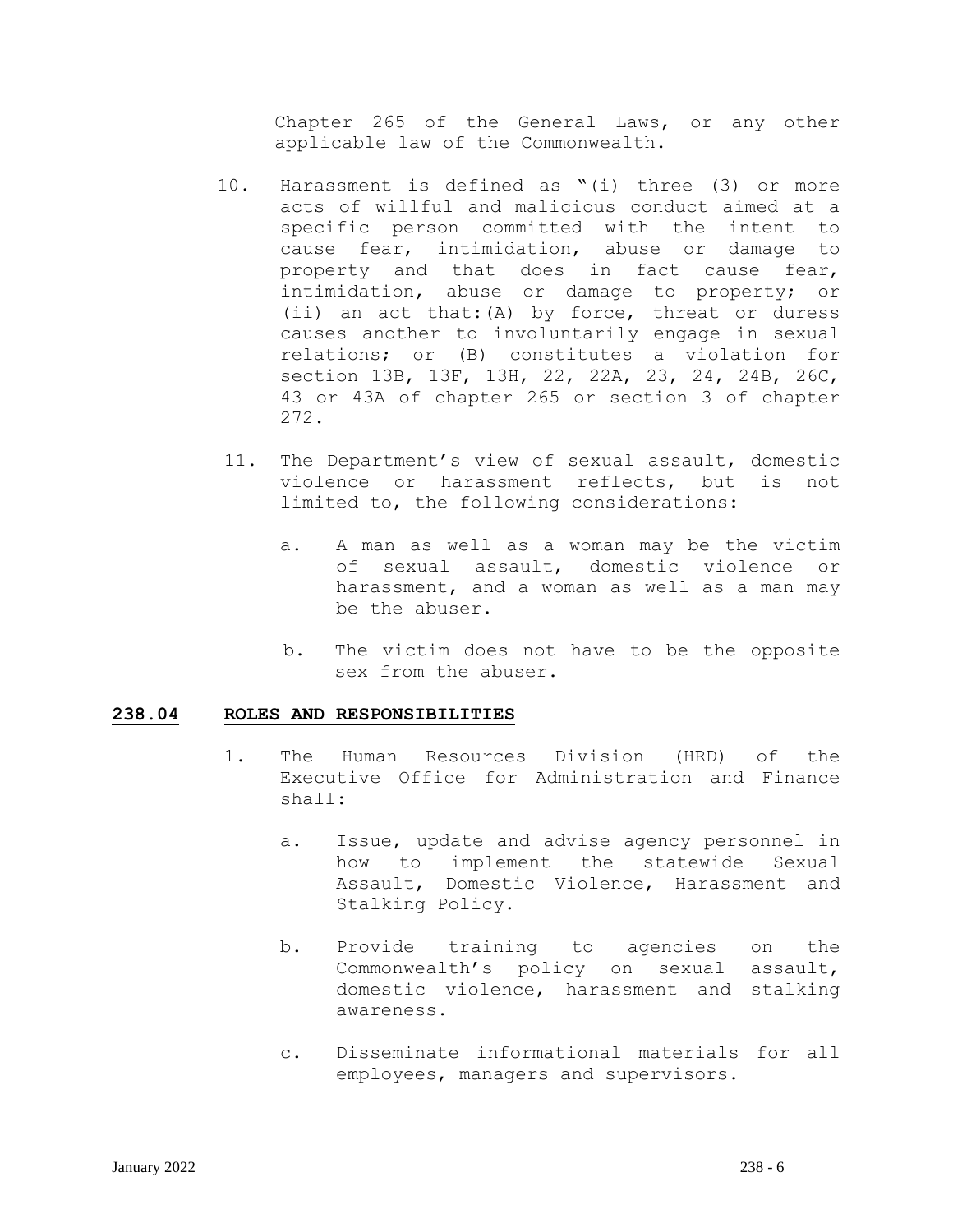- 2. The Commissioner or designee shall:
	- a. Ensure that the Department establishes and implements a sexual assault, domestic violence, harassment and stalking policy based on the guidelines set forth by Executive Order #491 and the Commonwealth's Human Resources Division.
	- b. Ensure that each employee receives:
		- i. A copy of the Department's policy.
		- ii. Notification of any changes to the policy, as soon as administratively possible.
	- c. Foster a climate in which a victim can be comfortable disclosing abuse.
	- d. Strongly encourage employees to report behavior which occurs in the workplace, which they believe to be sexual assault, domestic violence or harassment.
	- e. Determine the nature of disciplinary action to be taken against employee abusers.
	- f. Assign an employee to function as the Domestic Violence Coordinator. The Coordinator shall oversee the Department's sexual assault, domestic violence, harassment, and stalking program, including policy distribution, training, and provision of resource and referral information, for all Department employees.

The Domestic Violence Coordinator may be reached twenty-four (24) hours a day/7 days a week by dialing 508-963-1853 or by contacting the Department Duty Station at 508-422-3481 and ask that the Domestic Violence Coordinator be paged.

g. Provide or arrange for the provision of training to all agency supervisors and employees on sexual assault, domestic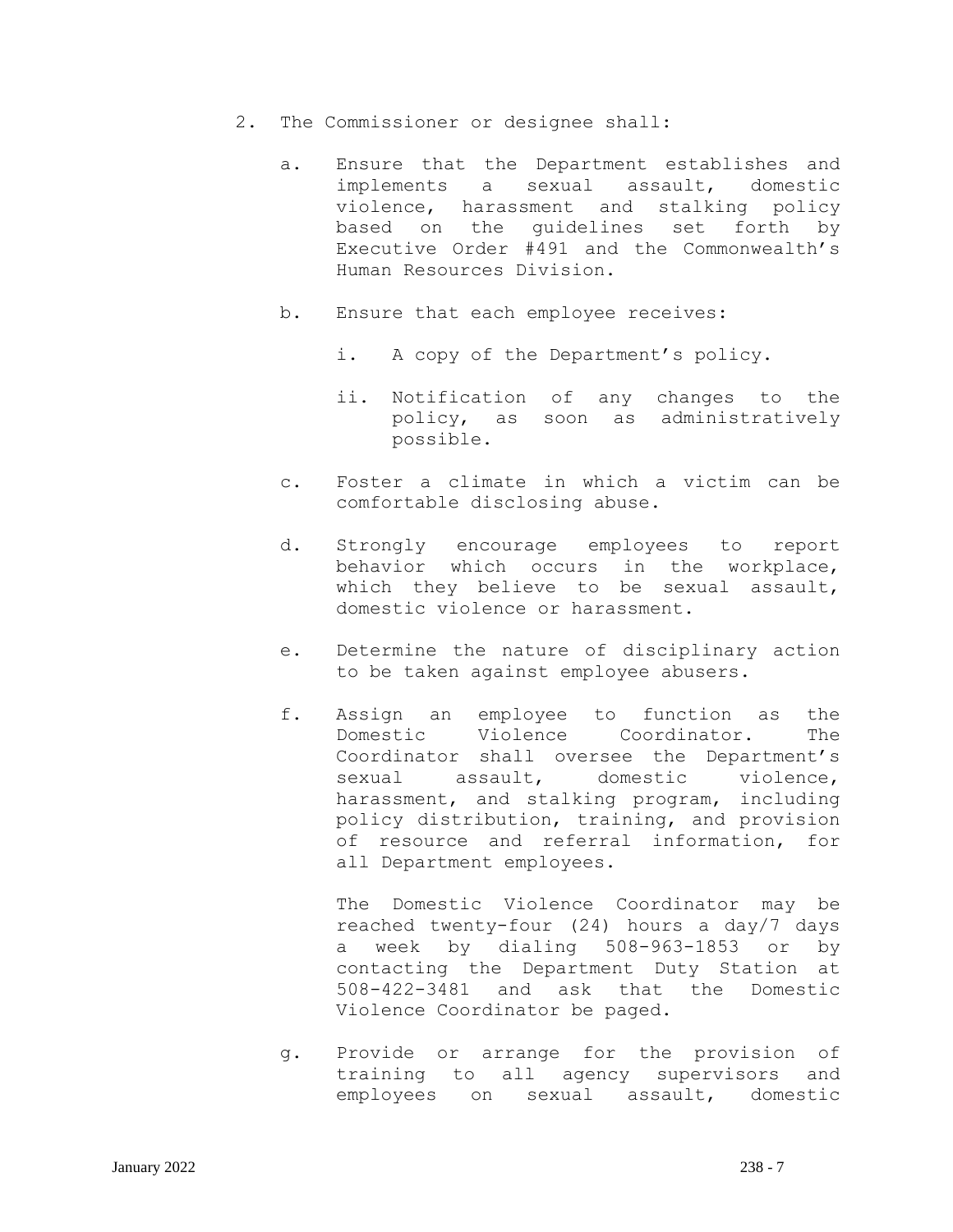violence, harassment and stalking issues, assess additional agency training needs in this area on an ongoing basis, and work with HRD in meeting those needs.

- h. Maintain accurate and current records of reports of sexual assault, domestic violence, harassment and stalking, including active restraining orders when notified of them. Such records shall be kept confidential to the extent possible.
- i. When notified of a restraining order in effect, utilize all reasonable efforts to address the employee's concerns about safety and report any workplace violations of such order to the police.
- 3. Department employees shall:
	- a. Ensure that they do not participate in any form of sexual assault, domestic violence or harassment, either within or outside the workplace.
	- b. Cooperate in the investigation of alleged sexual assault, domestic violence or harassment by providing information they possess concerning such matters.
	- c. Report behavior in the workplace, which they believe to be sexual assault, domestic violence or stalking to their supervisor, or the police when appropriate.
	- d. Report promptly in writing to the Superintendent, Division Head, or his/her designee, upon becoming the named defendant or subject of an Abuse Prevention Order as defined under M.G.L. c. 209A, M.G.L. c. 209, §32, M.G.L. c. 209C, §15, M.G.L. c. 208, §34B, or M.G.L. c. 208, §18 issued by a Family and Probate Court or any other order of protection issued by another jurisdiction (i.e. states other than the Commonwealth of Massachusetts, District of Columbia, territory or possession of the United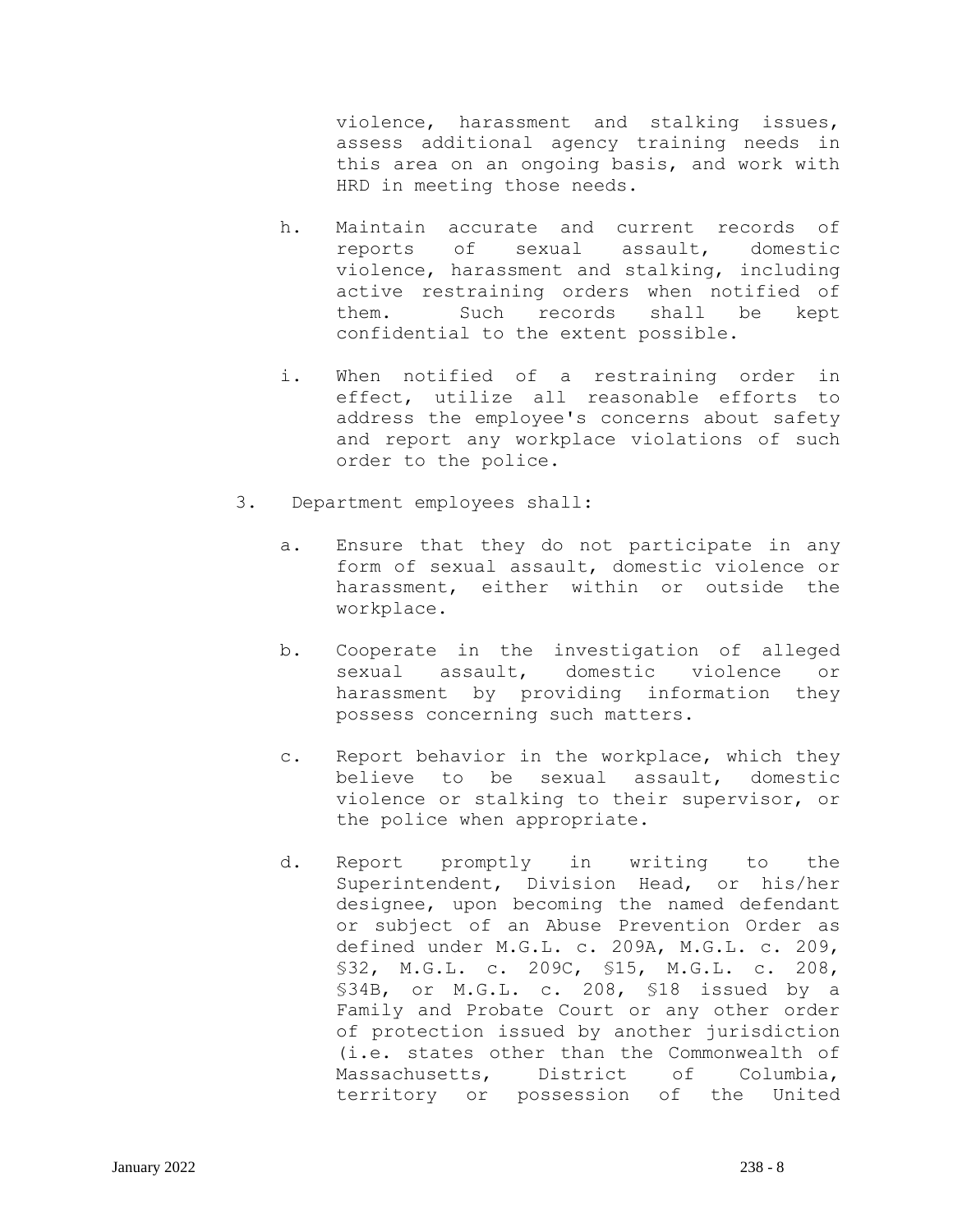States, and tribal courts). The Superintendent/Division Head shall forward all information and reports to the Department's Domestic Violence Coordinator pertaining to an employee's involvement as a defendant or subject of an Abuse Prevention Order.

- e. Report promptly in writing to the Superintendent, Division Head, or his/her designee upon becoming the named defendant in any criminal charges.
- f. Report promptly in writing to the Superintendent, Division Head, or his/her designee, upon becoming the named defendant or subject of a Harassment Prevention Order pursuant to M.G.L. c. 258E issued by a Court of the Commonwealth or any other order of protection issued by another jurisdiction (i.e. states other than the Commonwealth of Massachusetts, District of Columbia, territory or possession of the United States, and tribal courts). The Superintendent/Division Head shall forward all information and reports to the Department's Domestic Violence Coordinator pertaining to an employee's involvement as a defendant or subject of a Harassment Prevention Order.
- g. For those employees who are named defendants, written notification shall be made, by the employee, to the Superintendent, Division Head, or his/her designee of each and every change in restraining order, harassment prevention order or criminal charge status.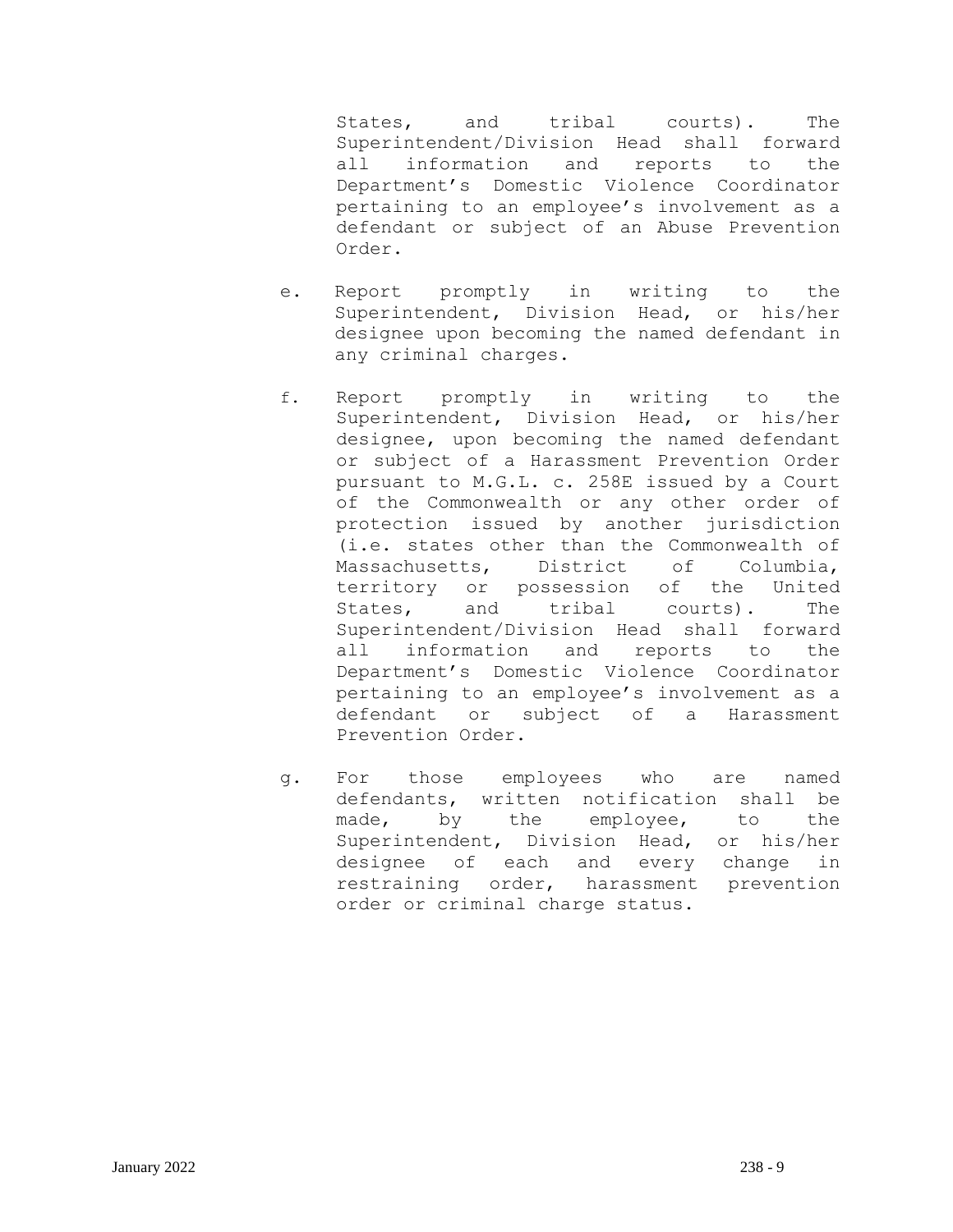### **238.05 STAFF TRAINING**

All Department employees shall receive pre-service training in Domestic Violence, Sexual Assault, Harassment and Stalking Awareness.

At a minimum, the pre-service training shall include a definition of sexual assault, domestic violence, and harassment and how it affects the workplace, pertinent laws, Department policies and procedures and available resources and services.

## **238.06 ASSISTANCE PROVIDED TO SEXUAL ASSAULT, DOMESTIC VIOLENCE, HARASSMENT, AND STALKING VICTIMS**

The Department recognizes that victims of sexual assault, domestic violence, harassment, and/or stalking may suffer from physical, mental, and emotional trauma. In an effort to afford victims of these acts the ability to protect themselves and their family members, (e.g. parent, step-parent, child, step-child, sibling, grandparent or grandchild, married spouse, persons in a substantive dating or engagement relationship and who reside together, persons having a child in common regardless of whether they have ever married or resided together, persons in a guardian relationship), and to ensure the safety of all employees, the Department has established the following policies:

1. An employee who is a victim, or whose family member is a victim, of sexual assault, domestic violence, harassment, or stalking (or as otherwise outlined by the applicable Collective Bargaining Agreement), provided the employee is not the abuser, shall be entitled to up to fifteen (15) days of paid leave per twelve (12) month period to a qualifying employee for the purposes of seeking medical attention, counseling, victim services or legal assistance, secure housing, seeking a protective order from the court, appearing in court or before a grand jury, meeting with a district attorney or other law enforcement official, attending child custody proceedings, or addressing any other issues directly related to the abusive behavior against the employee or the family member of the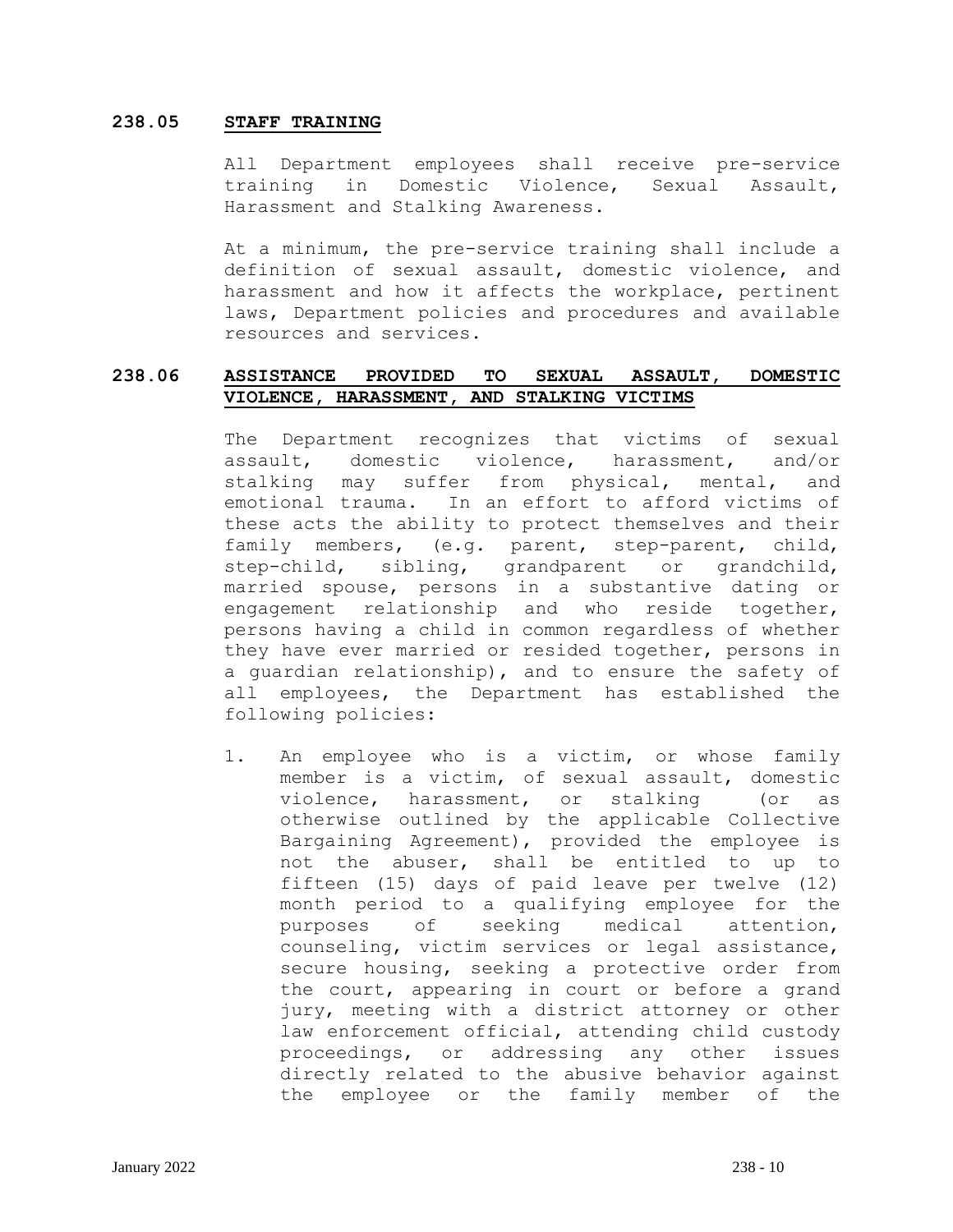employee. The Department's Domestic Violence Coordinator shall have the authority to approve/deny any requests for leave with pay based on the appropriateness of the request.

- a. The (fifteen) 15 days of paid leave shall not be charged to sick, vacation or personal leave accrual.
- 2. An employee who is a victim, or whose family member is a victim, of sexual assault, domestic violence, harassment, or stalking, may be granted up to six (6) months of unpaid leave, where the employee requests such leave as a result of these acts. Leave accruals and insurance benefits shall be handled in the same way as is done for any other type of leave without pay. Upon the employee's return from leave, the Department shall restore the employee to the same position or to an equivalent position, with equivalent employment benefits, pay, and other terms and conditions of employment, provided that the employee has not been displaced from his/her position in the interim due to a reduction in force.
- 3. The Department may request the following types of documentation in connection with a request for leave for purposes of sexual assault, domestic violence or harassment, or stalking, recognizing that due to the emergency nature of the request, the employee may in some circumstances not be able to provide such documentation:
	- a. A protective order, order of equitable relief, or other documentation issued by a court of competent jurisdiction, as a result of abusive behavior against the employee or employee's family member;
	- b. A document on the letterhead of a court, medical/mental health provider, or public agency, from which the employee sought assistance due to the abusive behavior against the employee or the employee's family member;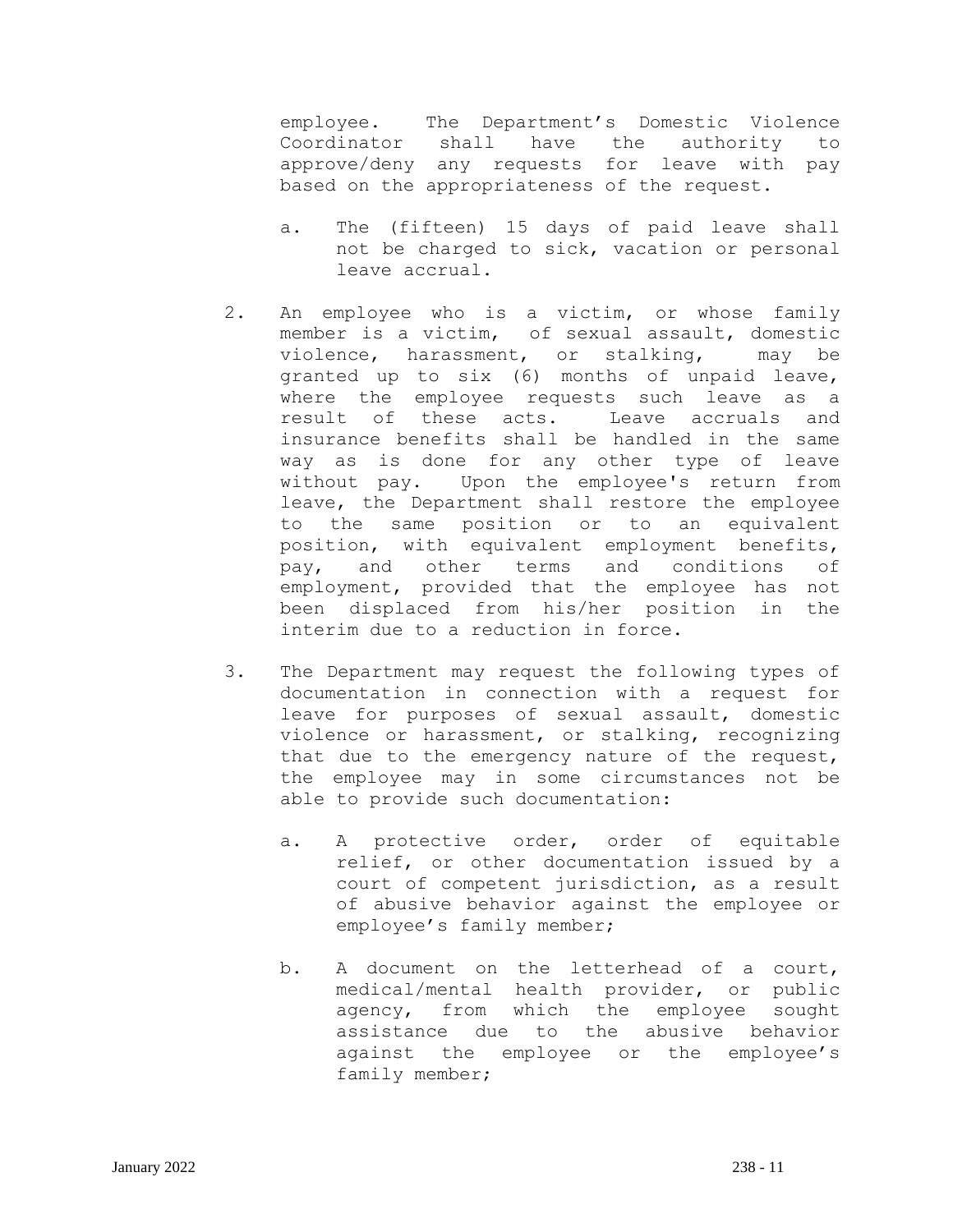- c. A police report or, statement of a victim or a witness provided to police, including a police incident report, documenting the abusive behavior complained of by the employee or the employee's family member;
- d. Documentation that the perpetrator of the abusive behavior against the employee or family member of the employee has admitted to sufficient facts to support a finding of guilt of abusive behavior, or has been convicted of, or has been adjudicated a juvenile delinquent, by reason of any offense constituting abusive behavior and which is related to the abusive behavior that necessitated the leave under this section;
- e. Medical documentation of treatment as a result of the abusive behavior complained of by the employee or employee's family member;
- f. A sworn statement signed under the penalties of perjury provided by a counselor, social worker, health care worker, member of the clergy, shelter worker, legal advocate, or other professional who has assisted the employee or the employee's family member in addressing the effects of the abusive behavior;
- g. A sworn statement signed under the penalties of perjury from the employee attesting that the employee has been the victim of abusive behavior or is the family member of a victim of abusive behavior.
- 4. To the extent possible, all documentation submitted shall be kept in a secure and confidential manner so as to respect the employee's right to privacy. All such documentation shall be placed in a separate centralized file maintained by the Domestic Violence Coordinator.
- 5. Employees who experience personal illness or injury, or must care for an ill or injured family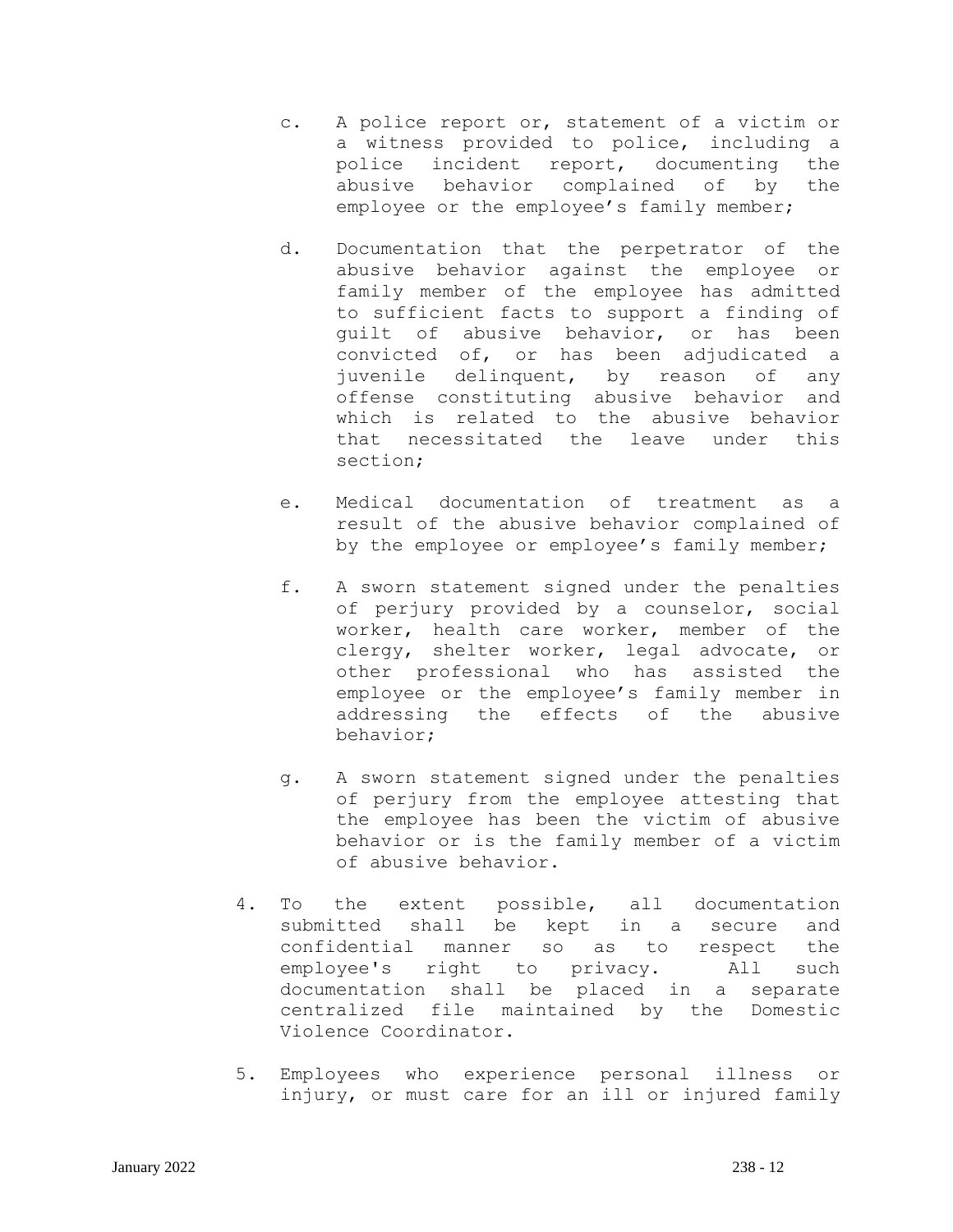member as a result of sexual assault, domestic violence or harassment, or stalking, shall continue to be covered under all existing sick leave and Family and Medical Leave Act and Family Friendly rules or provisions.

- 6. The Department shall strongly encourage employees who are victims to notify their Superintendent, Division Head or the Department's Domestic Violence Coordinator of the existence of a restraining order, harassment prevention order or any protection order issued as defined in 103 DOC 238.03 (1)- (6) or any other order of protection issued by another jurisdiction (i.e. states other than the Commonwealth of Massachusetts, District of Columbia, territory or possession of the United States and tribal courts), which is intended to assist in protecting the employee from the abuser. Upon such notification, the Department shall make all reasonable efforts to enforce the restraining order in the workplace. Such efforts may include:
	- a. Notifying security personnel of the identity of the person against whom the order is issued (defendant);
	- b. Providing security personnel with a photograph or other identifying information, such as motor vehicle information;
	- c. Screening the employee's phone calls after proper notification has been made to said employee;
	- d. Moving the employee's workstation away from an unsecured entrance.
	- 7. If the Department becomes aware that an active restraining order or harassment prevention order protects an employee, the Department shall offer that employee a reassignment to a different geographical location. Where the victim has requested reassignment, the agency shall give the request top priority.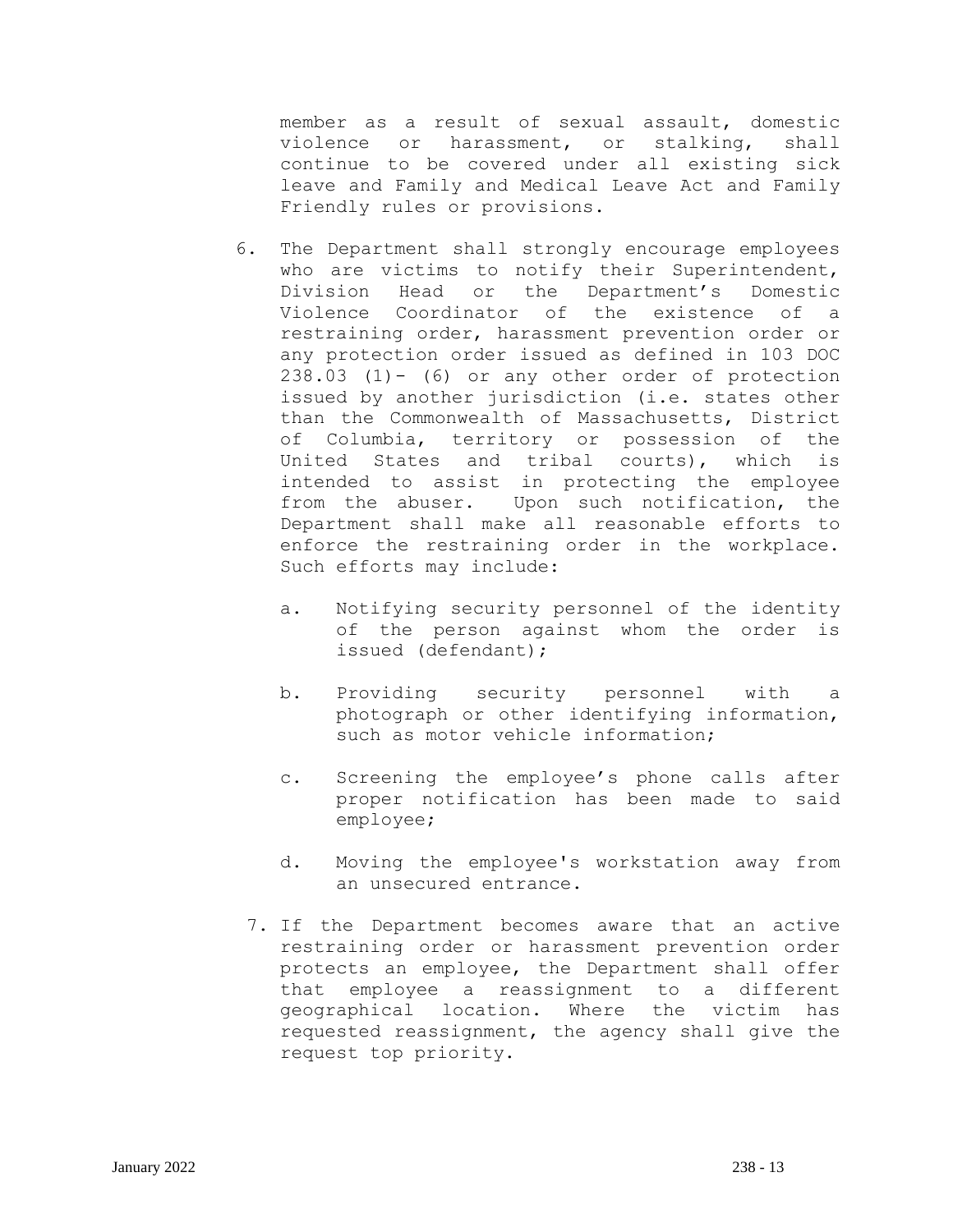- 8. The Superintendent/Division Head or designee shall immediately notify the police if a violation of a restraining order or harassment prevention order occurs at the workplace.
- 9. Each Superintendent/Division Head or the Department's Domestic Violence Coordinator shall provide the attached list of Sexual Assault, Domestic Violence, Harassment and Stalking Assistance Programs (Attachment A, B and D) to employees who are victims of these acts to assist them in finding available services.

### **238.07 PROCEDURES FOR INVESTIGATING AND DISCIPLINING ABUSERS**

The Commonwealth and the Department have a zero tolerance policy for sexual assault, domestic violence, harassment and stalking. All instances of these acts are taken seriously. The following are guidelines for disciplining abusers:

- 1. Each Superintendent/Division Head or his/her designee shall immediately report any incident of sexual assault, domestic violence or harassment in the workplace, including violation of any abuse prevention order as defined in 103 DOC 238.03 (1) – (6) or any other order of protection issued by another jurisdiction (i.e. states other than the Commonwealth of Massachusetts, District of Columbia, territory or possession of the United States, and tribal courts) to the appropriate law enforcement authorities.
- 2. The Department shall follow existing provisions in the collective bargaining agreements when disciplining abusers.
- 3. All investigations of these acts within the workplace shall be conducted in a manner to protect the confidentiality of the victim, the alleged abuser and all witnesses. All parties involved in the proceedings shall be advised to maintain strict confidentiality.
- 4. Acts of sexual assault, domestic violence or harassment, regardless of where they occur, shall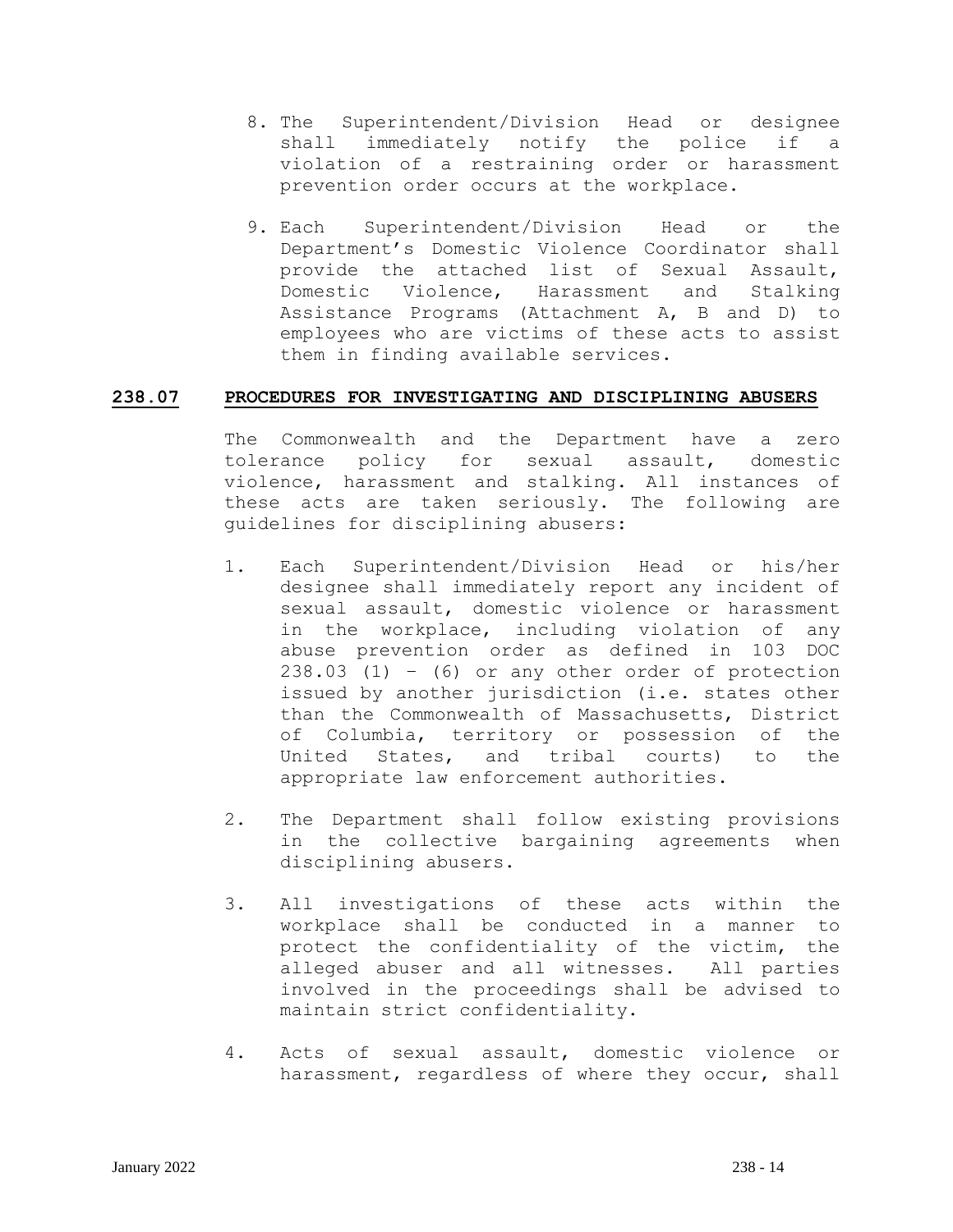not be tolerated and may result in discipline, including, but not limited to:

- a. An oral warning or reprimand;
- b. A written warning or reprimand to be placed in a personnel file;
- c. Required completion of a certified batterer intervention program;
- d. Suspension, demotion, or termination; or
- e. Any combination of the above.
- 5. Incidents of sexual assault, domestic violence or harassment resulting in the conviction of a felony within the past five (5) years may be used as a factor in hiring determinations.
- 6. As with all other such actions, disciplinary actions taken against abusers become part of their work history and shall be considered when selecting employees for promotion, new work assignments and other types of personnel actions.
- 7. In order to facilitate an alleged abuser's compliance with a restraining or harassment prevention order, the Department may require him/her to accept reassignment to a different geographical location, function and/or shift.
- 8. In the interim between a charge and the final disposition of a sexual assault, domestic violence or harassment offense, the Department may take action to address employees' safety concerns. Depending on the severity of the charge and the position of the alleged abuser, such actions may include the following, pending a judicial determination:
	- a. Placing the alleged abuser on leave with or without pay; or
	- b. Requiring alleged abusers in positions, which involve the public safety, care and/or custody of clients or prisoners, or law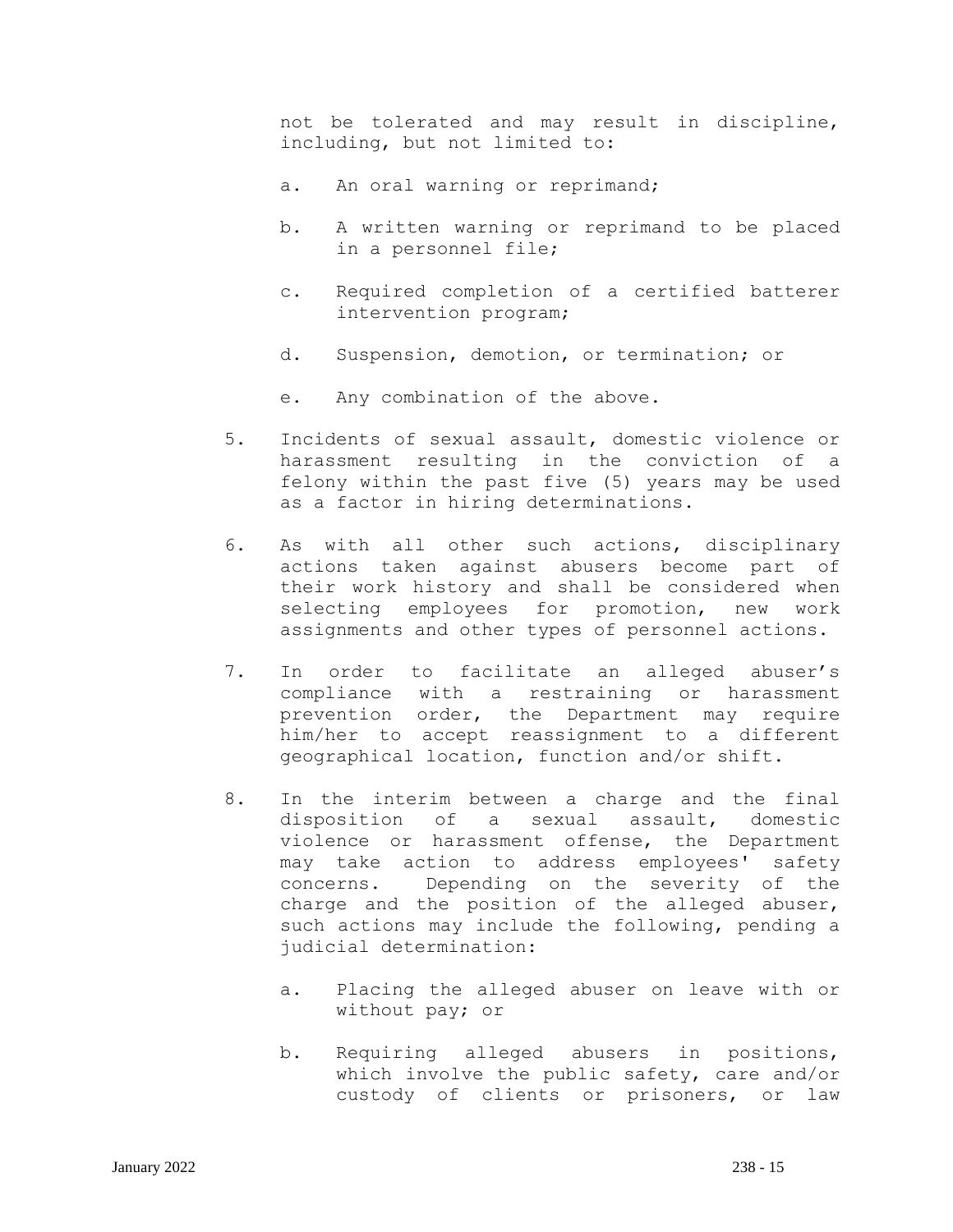enforcement to accept a reassignment not involving direct contact with the public or clients.

9. All alleged abusers shall be given referrals to certified batterer intervention programs, which are contained in the attached list (Attachment  $C)$ .

### **238.08 RESTRICTION OF WEAPONS USE**

- 1. Whenever an employee becomes the subject of a restraining order, harassment prevention order or any protection order issued as defined in 103 DOC 238.03 (1) – (6) or any other order of protection issued by another jurisdiction (i.e. states other than the Commonwealth of Massachusetts, District of Columbia, territory or possession of the United States, and tribal courts) he/she shall immediately be restricted from the use of Department issued firearms.
- 2. As long as the underlying order remains in effect, this restriction shall apply to the carrying, possessing, or discharging of a Department firearm or ammunition.
- 3. Said restriction shall prohibit assignment to any post or assignment that requires weapons use and participation on any special operations unit which may involve weaponry, including, but not limited to the Tactical Response Team (TRT), Special Response Team (SRT), High Risk Transportation Team (HRT), and K-9.
- 4. Said restriction shall also prohibit participation in weapons re-qualification during the period the order is in effect.
- 5. Regardless of any modification to an order, as authorized by the Court, which allows an employee to utilize a weapon during the course of his/her duties, the above outlined weapons restriction shall remain in effect.
- 6. If an employee has authorization to store a Department firearm(s) at the employee's place of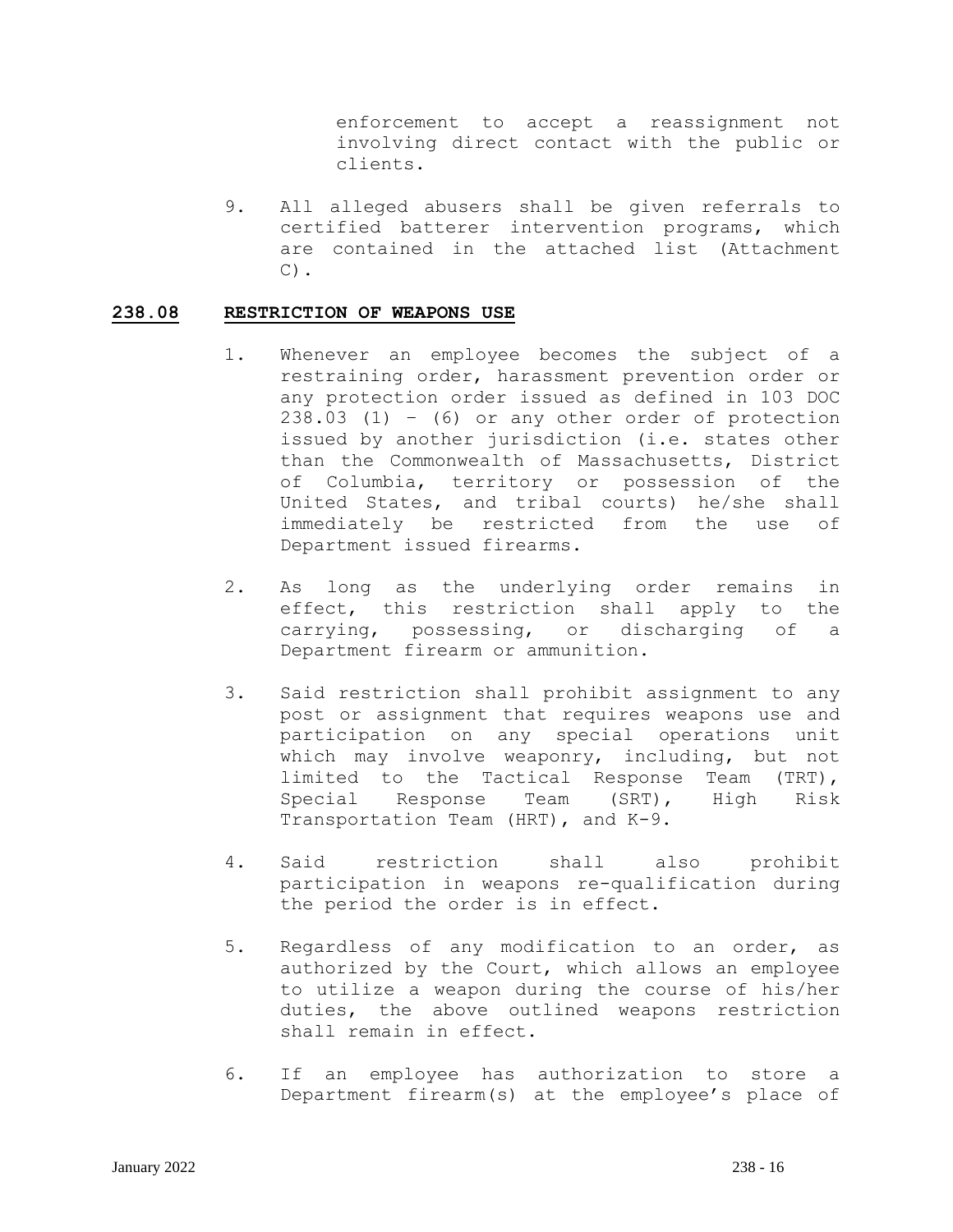residence, the authorization shall therefore be suspended immediately and the employee's weapon(s) shall be turned into his/her respective armorer (refer to 103 DOC 508).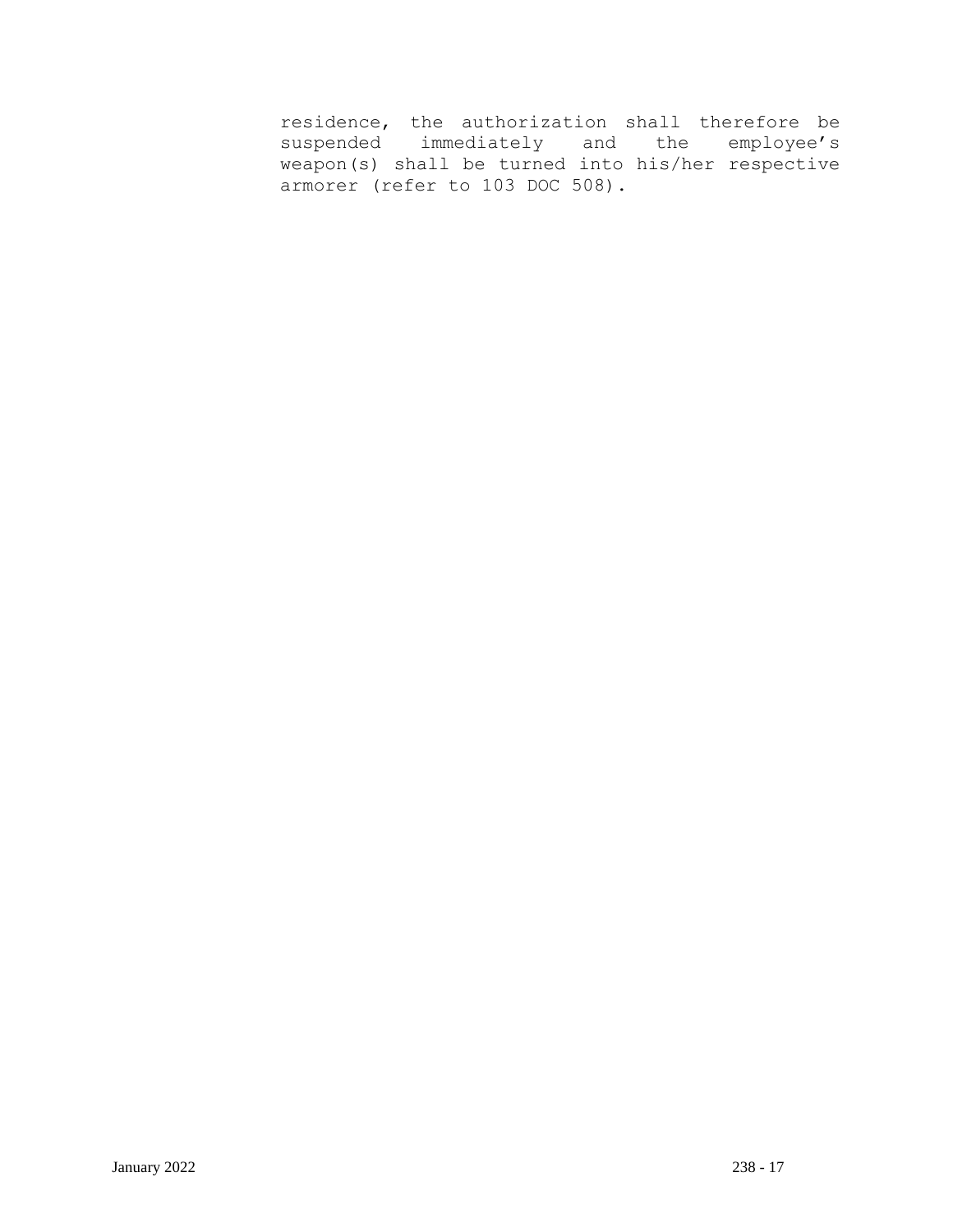## Attachment A

## **Domestic Violence & Sexual Assault Service Providers in Massachusetts**

*Programs provide assistance to victims of domestic violence, sexual assault or stalking regardless of gender pursuant to their internal policy. Please call for available services.*

| WESTERN MASSACHUSETTS                                                             |                         |                    |
|-----------------------------------------------------------------------------------|-------------------------|--------------------|
| Elizabeth Freeman Center                                                          | Pittsfield              | 866-401-2425       |
| www.elizabethfreemancenter.org                                                    |                         |                    |
| Everywoman's Center                                                               | Amherst                 | 413-545-0800       |
| www.umass.edu/ewc                                                                 |                         |                    |
| New England Learning Center for                                                   |                         |                    |
| Women in Transition (NELCWIT)                                                     | Greenfield              | 413-772-0806       |
| www.womenshelters.org/det/new-england-learning-center-for-women-in-transition-inc |                         |                    |
| Safe Passage                                                                      | Northampton             | 888-345-5282       |
| www.safepass.org                                                                  |                         |                    |
| Womanshelter/Compañeras                                                           | Holyoke                 | 877-536-1628       |
| www.womanshelter.org<br>YWCA of Western Massachusetts                             |                         | 800-796-8711       |
| www.ywworks.org                                                                   | Springfield             |                    |
|                                                                                   |                         |                    |
|                                                                                   | CENTRAL MASSACHUSETTS   |                    |
| Daybreak Resources of the                                                         |                         |                    |
| YWCA Central Mass                                                                 | Worcester               | $508 - 755 - 9030$ |
| www.ywcacentralmass.org                                                           |                         |                    |
| New Hope, Inc.                                                                    | South County/Webster    | 800-323-4673       |
| www.new-hope.org                                                                  |                         |                    |
| Pathways for Change                                                               |                         |                    |
| Formerly: Rape Crisis Center of Central MA Worcester                              |                         | 800-870-5905       |
| www.centralmasspfc.com                                                            |                         |                    |
| Spanish American Center                                                           | Leominster              | 978-534-3745       |
| www.spanishamericancenter.org                                                     |                         |                    |
| Voices Against Violence                                                           | Framingham              | 800-593-1125       |
| www.smoc.org/voices-against-violence.php<br>Wayside Valley Rape Crisis Program    | Milford                 | 800-511-5070       |
| www.waysideyouth.org/trauma-intervention                                          |                         |                    |
| YWCA/Battered Women's Resources                                                   | Leominster              | 978-537-8601       |
| www.ywcacentralmass.org/domestic-violence/dvs-bwr                                 |                         |                    |
|                                                                                   |                         |                    |
|                                                                                   | NORTHEAST MASSACHUSETTS |                    |
| Alternative House                                                                 | Lowell                  | 888-291-6228       |
| www.alternative-house.org                                                         |                         |                    |
| HAWC - Healing Abuse Working for                                                  |                         |                    |
| Change                                                                            | Salem                   | $978 - 744 - 6841$ |
| www.hawcdv.org                                                                    |                         |                    |
| North Shore Rape Crisis Center                                                    | Lynn                    | 800-922-8772       |
| www.ywcansrcc.org                                                                 |                         |                    |
| Center for Hope and Healing                                                       |                         |                    |
| (Rape Crisis Services of Greater Lowell)                                          | Lowell                  | 800-542-5212       |
| www.centerforhopehealing.org                                                      |                         |                    |
| Supportive Care, Inc.                                                             | Lawrence                | 978-686-1300       |
| www.supportivecaredv.org                                                          |                         |                    |
| Jeanne Geiger Crisis Center                                                       | Newburyport/Amesbury    | 978-388-1888       |

www.jeannegeigercrisiscenter.org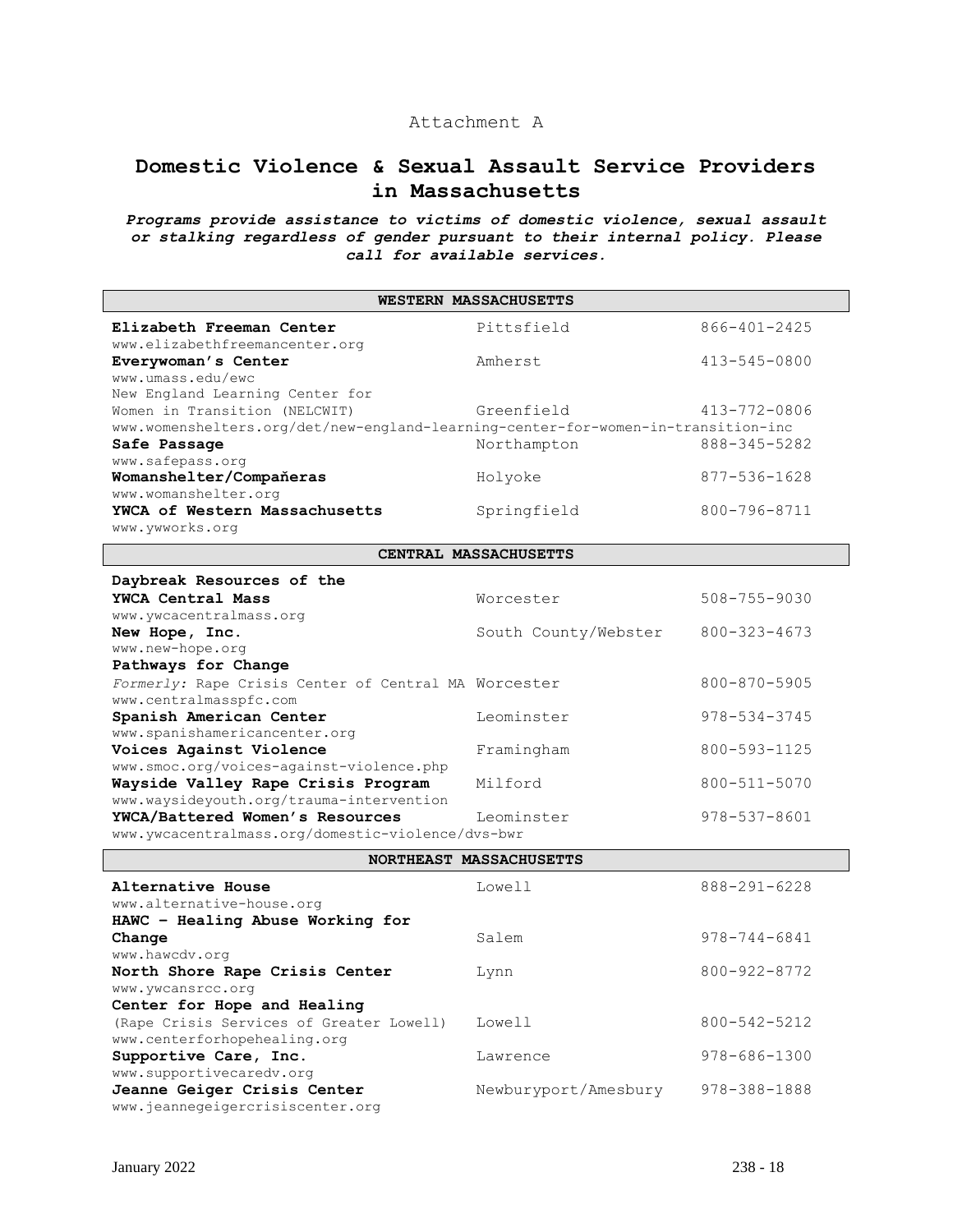| YWCA of Haverhill /                                                                  |                         |                    |
|--------------------------------------------------------------------------------------|-------------------------|--------------------|
| Women's Resource Center                                                              | Lawrence                | 978-685-2480       |
| www.ywcahaverhill.org                                                                |                         |                    |
| YWCA of Greater Lawrence                                                             | Lawrence                | 877-509-9922       |
| www.ywcalawrence.org                                                                 |                         |                    |
|                                                                                      | SOUTHEAST MASSACHUSETTS |                    |
| A New Day/Penelope's Place                                                           | Brockton/Quincy         | 508-588-8255       |
| www.healthimperatives.org/anewday/new-day<br>www.healthimperatives.org/penelope/home |                         |                    |
| A Safe Place                                                                         | Nantucket               | 508-228-2111       |
| www.asafeplacenantucket.org                                                          |                         |                    |
| Family & Community Resources                                                         | Brockton                | 800-281-6498       |
| www.fcr-ma.org<br>Cape Cod Center for Women                                          | Falmouth                | 800-745-0003       |
| www.capecodshelter.org                                                               |                         |                    |
| CONNECT to End Violence                                                              | Vineyard Haven          | 508-696-7233       |
| www.mvcommunityservices.com                                                          |                         |                    |
| Independence House<br>www.indhouse.net                                               | Hyannis                 | 800-439-6507       |
| New Hope                                                                             | Attleboro/Taunton       | 800-323-4673       |
| www.new-hope.org                                                                     |                         |                    |
| South Shore Women's Resource Center                                                  | Plymouth                | 508-746-2664       |
| www.thesswrc.org<br><b>SSTAR Women's Center</b>                                      | Fall River              | 508-675-0087       |
| www.sstar.org                                                                        |                         |                    |
| The Women's Center                                                                   | New Bedford/Fall River  | 888-839-6636       |
| www.thewomenscentersc.com                                                            |                         |                    |
|                                                                                      | <b>GREATER BOSTON</b>   |                    |
| Asian Task Force Against                                                             |                         |                    |
| Domestic Violence                                                                    | Boston                  | 617-338-2355       |
| www.atask.org/site<br>Boston Area Rape Crisis Center                                 |                         |                    |
| (BARCC)                                                                              | Cambridge               | 800-841-8371       |
| www.barcc.org                                                                        |                         |                    |
| Casa Myrna Vezquez, Inc.<br>www.casamyrna.org                                        | Boston                  | 877-785-2020       |
| Centers for Violence Prevention                                                      |                         |                    |
| and Recovery at Beth Israel                                                          |                         |                    |
| Deaconess Medical Center                                                             | Boston                  | $617 - 667 - 8141$ |
| www.bidmc.org/violenceprevention<br>Crittenton Women's Union                         |                         |                    |
| www.liveworkthrive.org                                                               | Boston                  | 617-661-7203       |
| DOVE Inc.                                                                            | Quincy                  | 888-314-3683       |
| www.dovema.org                                                                       |                         |                    |
| <b>FINEX House</b>                                                                   | Jamaica Plain/Boston    | 617-288-1054       |
| www.finexhouse.org<br>HarborCOV                                                      | Chelsea                 | 617-884-9909       |
| www.harborcov.org                                                                    |                         |                    |
| Passageway @ Brigham & Women's Hospital Boston                                       |                         | 617-732-8753       |
| www.brighamandwomens.org<br>Portal to Hope                                           |                         | 781-306-6678       |
| www.portaltohope.org/new                                                             | Salisbury               |                    |
| REACH Beyond Domestic Violence                                                       | Waltham                 | 800-899-4000       |
| www.reachma.org                                                                      |                         |                    |
| <b>Renewal House</b><br>www.uuum.org                                                 | Roxbury/Boston          | 617-566-6881       |
| RESPOND Inc.                                                                         | Somerville              | $617 - 623 - 5900$ |
| www.respondinc.org                                                                   |                         |                    |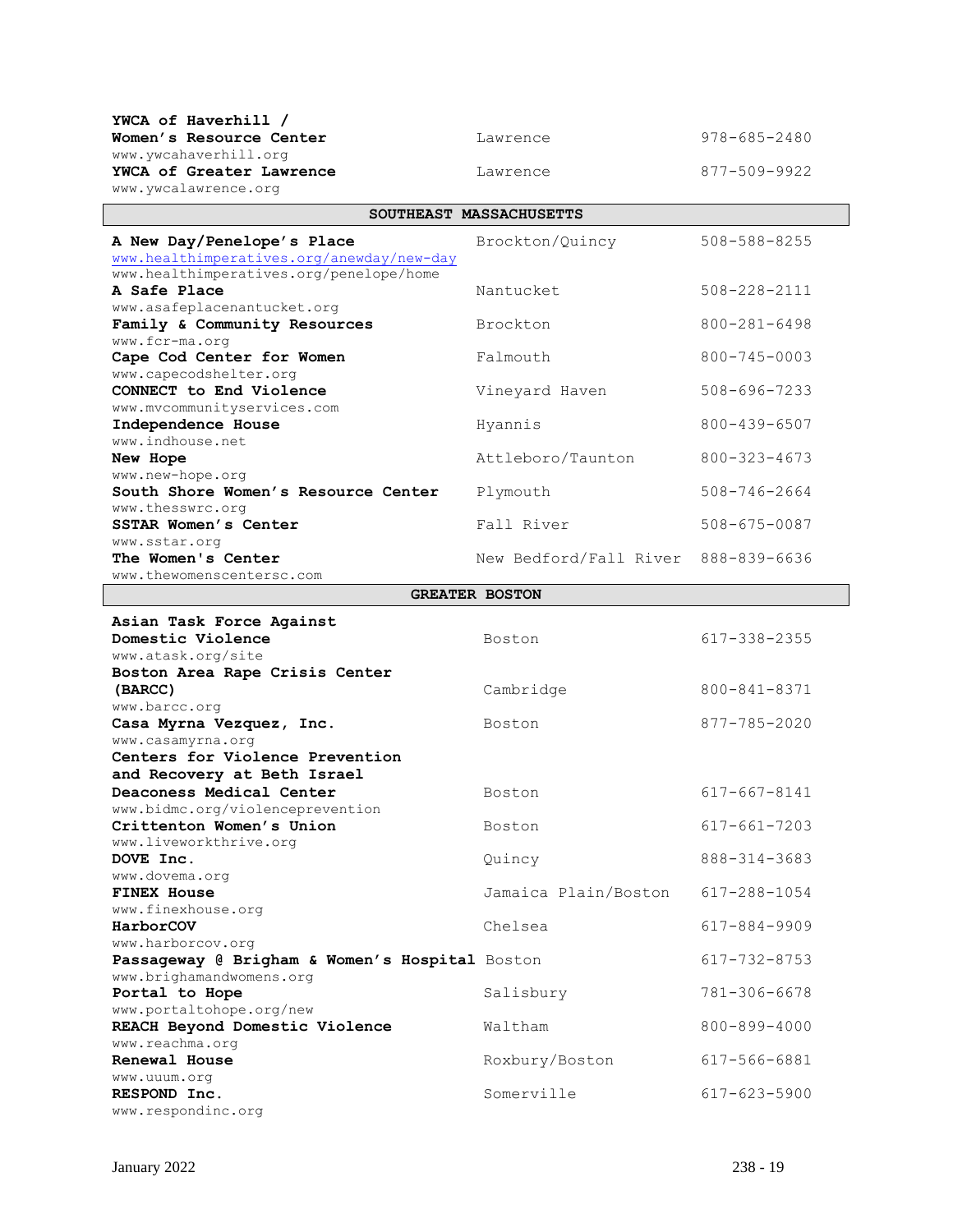| The Elizabeth Stone House                                                   | Jamaica Plain/Boston | 617-427-9801 |
|-----------------------------------------------------------------------------|----------------------|--------------|
| www.elizabethstone.org<br>The Second Step                                   | Newton               | 617-965-3999 |
| www.thesecondstep.org<br><b>Transition House</b><br>www.transitionhouse.org | Cambridge            | 617-661-7203 |

### **STATEWIDE PROGRAMS**

| SafeLink                                                                          | Domestic Violence Hotline 877-785-2020 |              |
|-----------------------------------------------------------------------------------|----------------------------------------|--------------|
| The Network/La Red                                                                |                                        |              |
| Ending abuse in lesbian, bisexual Women, and Transgender communities 617-742-4911 |                                        |              |
| Gay Mens' Domestic Violence Project                                               |                                        | 800-832-1901 |
| Asian Task Force Against Domestic Violence                                        |                                        | 617-338-2355 |
| Llamanos y hablemos Spanish Sexual Assault Helpline                               |                                        | 800-223-5001 |

## **NON-EMERGENCY SERVICE PROVIDERS**

| AWAKE Program (Children's Hospital)<br>Boston Medical Center | Boston    | 617-355-6369       |
|--------------------------------------------------------------|-----------|--------------------|
| Domestic Violence Program                                    | Boston    | 617-414-7734       |
| Community Advocacy Program                                   | Boston    | 617-373-5779       |
| Domestic Violence Services Network                           | Concord   | 888-399-6111       |
| HAVEN at MGH                                                 | Boston    | 617-724-0054       |
| International Institute of Boston                            | Boston    | 617-695-9990       |
| Journey to Safety                                            | Waltham   | 781-647-5327       |
| MA Alliance of Portuguese Speakers                           | Cambridge | 617-864-7600       |
| Project "We Can Talk About It"                               |           |                    |
| Children's Charter                                           | Waltham   | 781-894-4307       |
| RHSP Scattered Sites                                         | Lowell    | $978 - 459 - 0551$ |
| SAHELI: Friendship for                                       |           |                    |
| South Asian Women                                            | Statewide | 866-472-4354       |
| The Domestic Violence/Sexual Assault                         |           |                    |
| Program of Newton Wellesley Hospital                         | Newton    | $617 - 243 - 6521$ |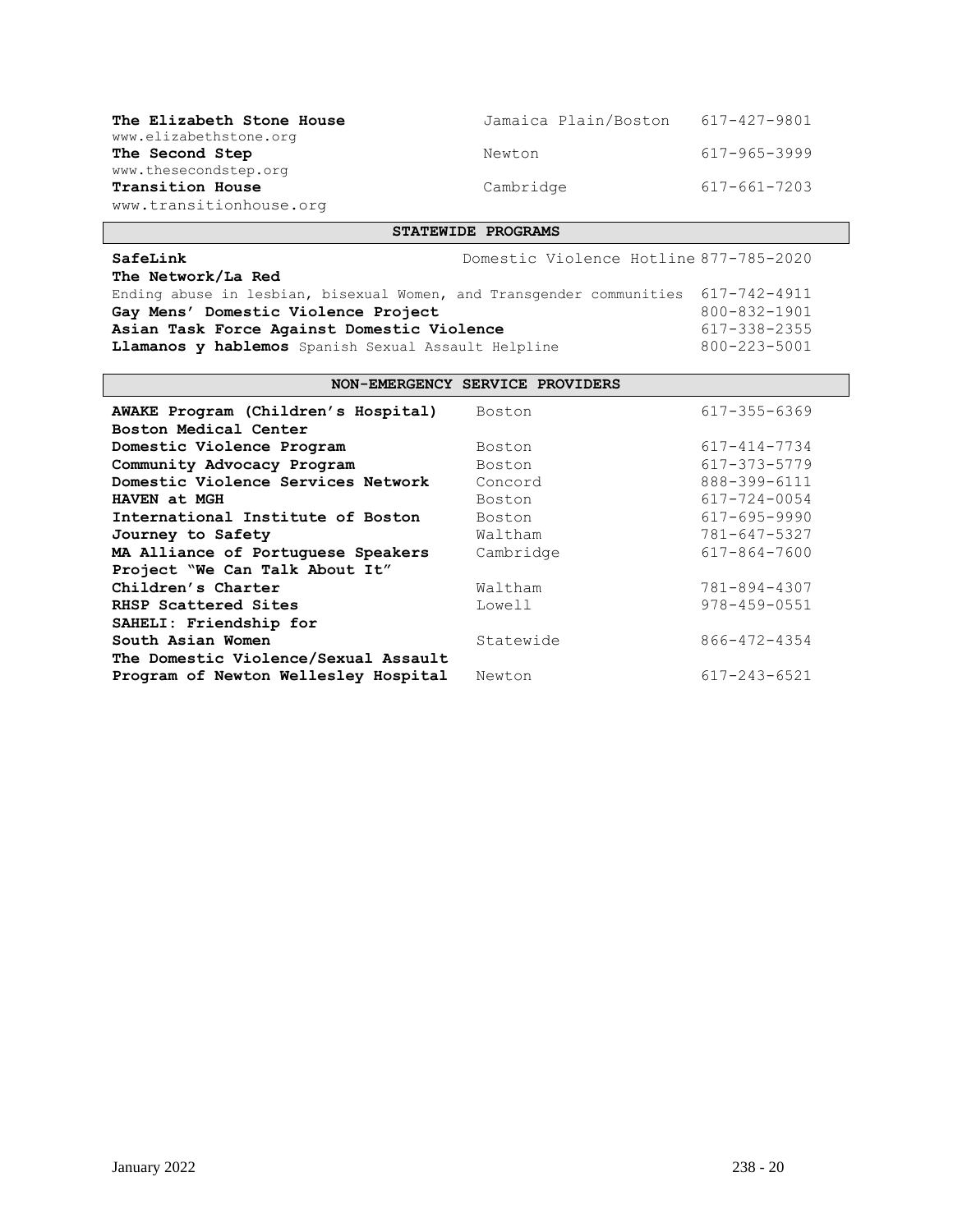## Attachment B

## **Massachusetts Rape Crisis Programs**

All Rape Crisis Center **Hotlines** are available **24/7**, every day of the year. Programs may have more than one location, please call for the location nearest you.

*Programs provide assistance to victims of domestic violence, sexual assault or stalking regardless of gender pursuant to their internal policy. Please call for available services*

| WESTERN MASSACHUSETTS                                                               |                       |         |                    |
|-------------------------------------------------------------------------------------|-----------------------|---------|--------------------|
| Elizabeth Freeman Center<br>Sexual Assault Prevention & Survivor Program Pittsfield |                       | Hotline | 866-401-2425       |
| New England Learning Center for<br>Women in Transition (NELCWIT)                    | Greenfield Hotline    |         | 413-772-0806       |
| Everywoman's Center<br>University of Massachusetts - Amherst                        | Amherst               | Hotline | 413-545-0800       |
| YWCA of Western Massachusetts<br>Sexual Assault Prevention & Survivor Program       | Springfield Hotline   |         | 800-796-8711       |
| Statewide Spanish Rape Crisis Hotline (Llámanos)                                    |                       |         | $800 - 223 - 5001$ |
|                                                                                     | CENTRAL MASSACHUSETTS |         |                    |
| Pathways for Change Formerly: Rape Crisis Center of Central Massachusetts           | Worcester             | Hotline | 800-870-5905       |
| Wayside Trauma Intervention Services<br>Valley Rape Crisis Program                  | Milford               | Hotline | 800-511-5070       |
| Voices Against Violence                                                             |                       | Hotline | 800-593-1125       |
| South Middlesex Opportunity Council                                                 | Framingham Hotline    |         | $508 - 626 - 8686$ |
| NORTHEAST MASSACHUSETTS                                                             |                       |         |                    |
| North Shore Rape Crisis Center<br>Northeast Behavioral Health                       | Lynn                  | Hotline | 800-922-8772       |
| Center for Hope and Healing<br>Rape Crisis Services of Greater Lowell               | Lowell                | Hotline | 800-542-5212       |
| YWCA of Greater Lawrence<br>Sexual Assault Prevention & Survivor Program            | Lawrence              | Hotline | 877-509-9922       |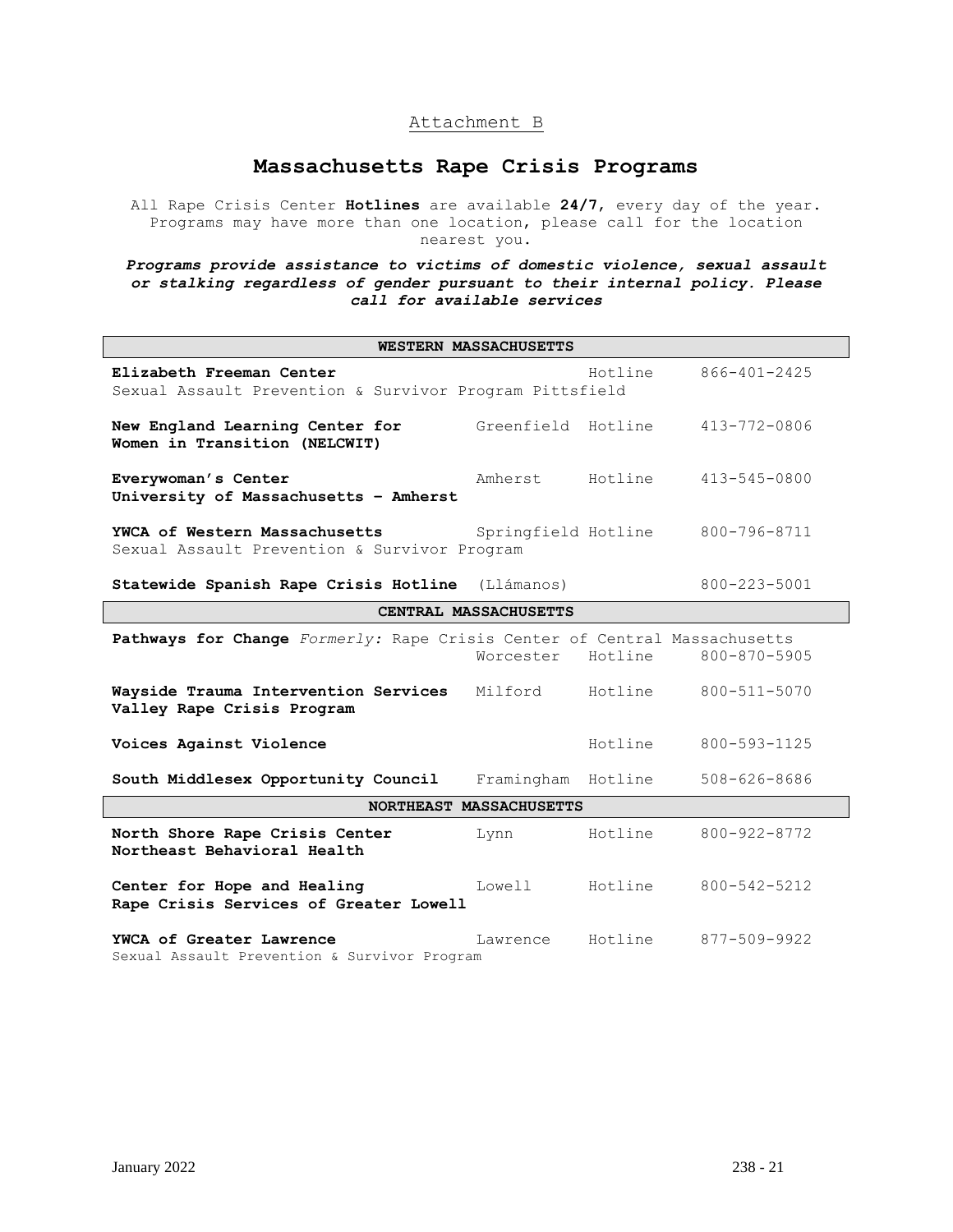| SOUTHEAST MASSACHUSETTS                                         |                     |         |                                     |
|-----------------------------------------------------------------|---------------------|---------|-------------------------------------|
| A Safe Place<br>Sexual Assault Prevention & Survivor Program    | Nantucket           | Hotline | 508-228-2111                        |
| The Women's Center<br>New Bedford Women's Center                | New Bedford Hotline |         | 888-839-6636                        |
| A New Day<br>Health Imperatives                                 | Brockton            | Hotline | $508 - 588 - 8255$                  |
| Independence House<br>Cape Cod Rape Crisis Center               | Hyannis             | Hotline | 800-439-6507                        |
| CONNECT to end violence<br>Martha's Vineyard Community Services |                     |         | Vineyard Haven Hotline 508-696-7233 |
| New Hope                                                        | Attleboro           | Hotline | $800 - 323 - 4673$                  |
| & 128 AREA<br><b>BOSTON</b>                                     |                     |         |                                     |
| Boston Area Rape Crisis Center (BARCC) Cambridge                |                     | Hotline | 800-841-8371                        |

The Rape Crisis Centers listed above offer **free**, confidential services for adolescent and adult survivors - and for people who care about survivors of all ages. Trained rape crisis counselors at local programs:

• Provide 24/7 hotline counseling, information, and referrals

• Will meet a sexual assault survivor 24/7 at a hospital or a police station

• Will go with a sexual assault survivor to court

• Provide individual counseling (some also offer support group counseling)

• Provide prevention education; professional training; outreach

#### *Statewide Spanish Hotline*

Llámanos: Statewide Spanish Rape Crisis **Hotline** 800-223-5001 Operated by the YWCA of Western Massachusetts

*Coalition* (Note: not a service provider\*)

**Jane Doe Inc: Massachusetts Coalition Against Sexual Assault and Domestic Violence \****no hotline services* Jane Doe Inc.

Boston Office 617-248-0922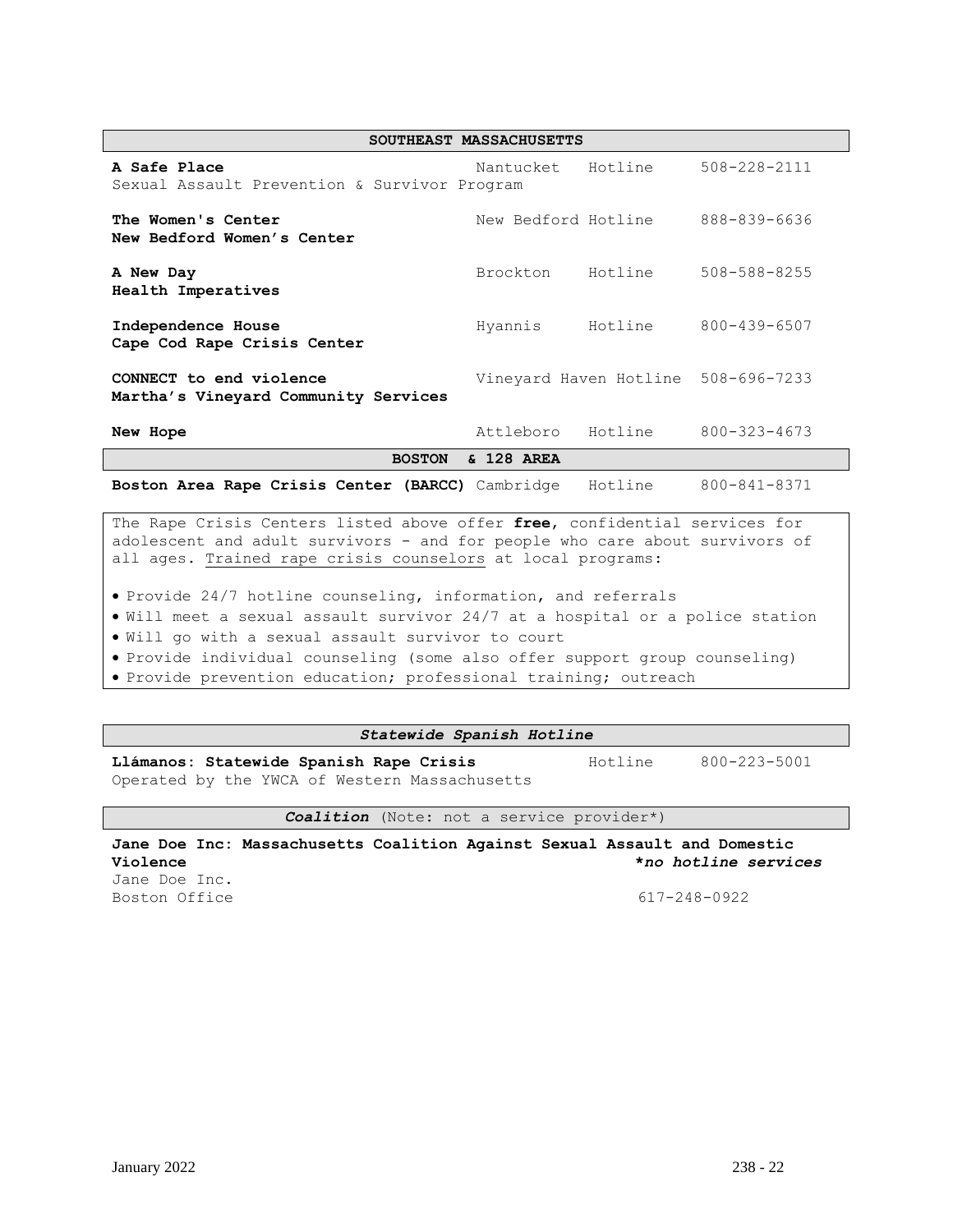## Attachment C

# **Massachusetts Certified Batterer Intervention Programs**

Represents those agencies certified in Batterer Intervention by the Mass. DPH, for more information you may contact DPH at 617-624-5497. Programs may have more than one location, please call for the location nearest you.

### *Programs provide assistance to those with controlling and/or abusive behavior regardless of gender pursuant to their internal policy. Please call for available services.*

| <b>WESTERN MASSACHUSETTS</b>                                                                                                                                                                                          |                                                                                    |                                                                                                              |  |
|-----------------------------------------------------------------------------------------------------------------------------------------------------------------------------------------------------------------------|------------------------------------------------------------------------------------|--------------------------------------------------------------------------------------------------------------|--|
| Gandara Domestic Violence Program<br>Moving Forward Program Service Net, Inc.                                                                                                                                         | Springfield<br>Northampton                                                         | 866-401-2425<br>413-587-9050                                                                                 |  |
| CENTRAL MASSACHUSETTS                                                                                                                                                                                                 |                                                                                    |                                                                                                              |  |
| New Hope, Inc.<br>Spectrum Health Systems, Inc. P.A.V.E.                                                                                                                                                              | Worcester<br>Fitchburg                                                             | 877-222-0083<br>$978 - 343 - 2433$                                                                           |  |
| NORTHEAST MASSACHUSETTS                                                                                                                                                                                               |                                                                                    |                                                                                                              |  |
| Eliot Community Human Services<br>Holy Family Hospital                                                                                                                                                                | Lynn<br>Malden<br>Methuen                                                          | 781-581-4452<br>781-306-4860<br>978-989-9042                                                                 |  |
| SOUTHEAST MASSACHUSETTS                                                                                                                                                                                               |                                                                                    |                                                                                                              |  |
| Brockton Family and Community Resources<br>High Point Treatment Center                                                                                                                                                | Brockton<br>Hyannis<br>New Bedford                                                 | $508 - 583 - 6498$<br>508-778-0927<br>508-994-0885                                                           |  |
| Stop Taking Others' Power (STOP)<br>New Hope, Inc.<br><b>RESPECT</b>                                                                                                                                                  | Attleboro                                                                          | $508 - 226 - 8286$                                                                                           |  |
| Stanley Street Treatment and Resources (S.S.T.A.R.)<br>Fall River<br>$508 - 324 - 3597$                                                                                                                               |                                                                                    |                                                                                                              |  |
|                                                                                                                                                                                                                       |                                                                                    |                                                                                                              |  |
| <b>GREATER BOSTON</b>                                                                                                                                                                                                 |                                                                                    |                                                                                                              |  |
| Bay Cove Human Services<br>Bay State Community Services<br>Billings Human Services<br>Common Purpose<br><b>EEMERGE</b><br>Mass Alliance of Portugese speakers (MAPS)<br>Roxbury Comprehensive Community Health Center | Chelsea<br>Quincy<br>Norwood<br>Jamaica Plain<br>Cambridge<br>Cambridge<br>Roxbury | 607-884-6829<br>617-471-8400<br>781-762-0060<br>617-522-6500<br>617-547-9879<br>617-864-7600<br>617-541-3790 |  |

Updated 1/9/2014